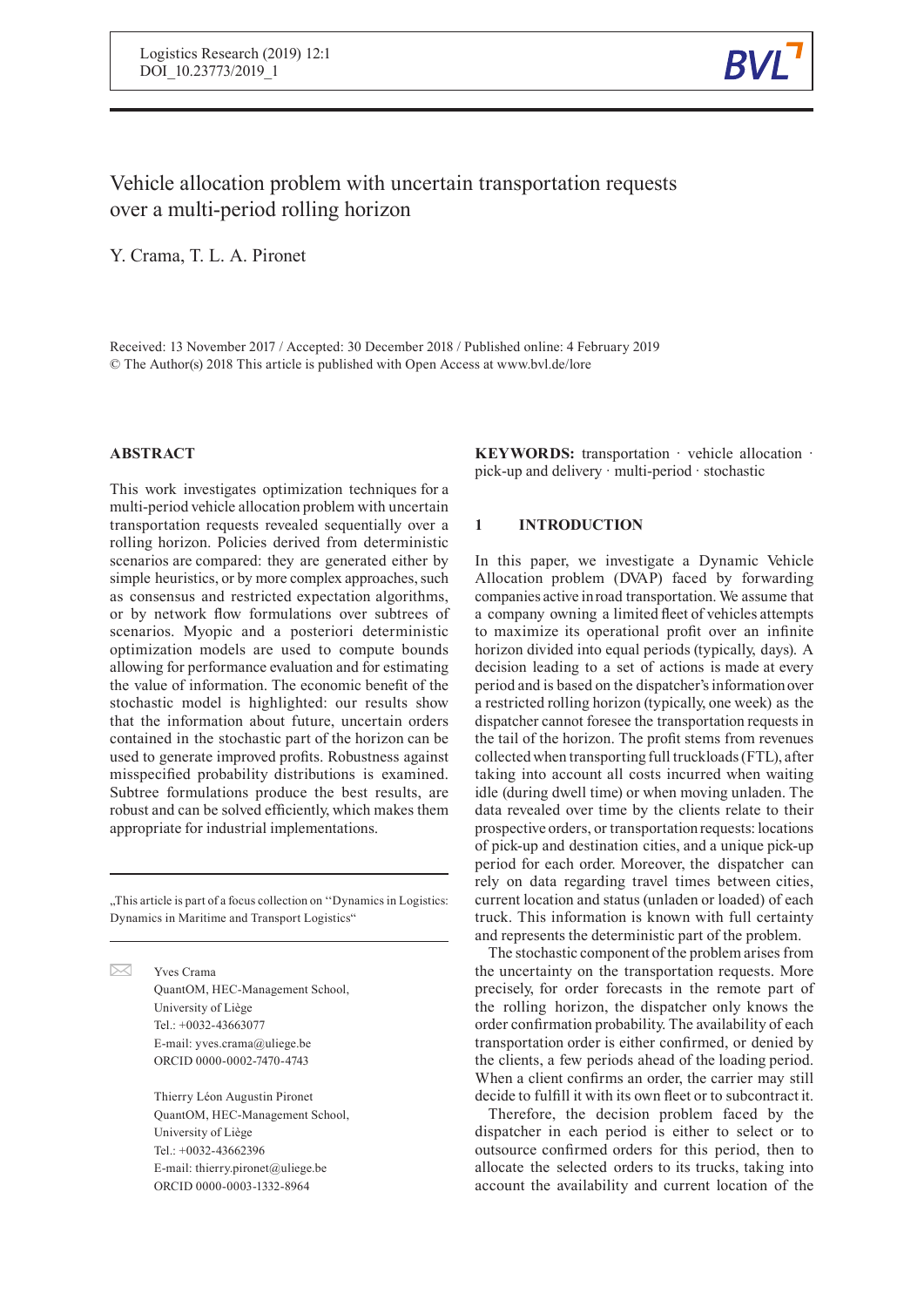fleet as well as prospective and confirmed orders for future periods of the rolling horizon. Subcontracting is assumed to take place at no cost while bringing no profit (meaning that the contract is simply transferred to the subcontractor).

The main objective of our research is to provide generic, practical, yet effective algorithmic strategies to tackle this multi-period stochastic vehicle allocation problem over a rolling horizon. The problem is computationally difficult due to the large number of possible realizations of the random variables and to the combinatorial nature of the decision space. Our methodology is based on optimizing decisions for deterministic scenarios, so as to alleviate the stochastic aspect of the problem. By solving the allocation problem for a sample of scenarios, by mixing solutions, or by evaluating them through a look-ahead procedure, we aim at selecting actions which generate profit in the long run. The nature of our contributions will be described in more detail in the next section, after a short literature review.

# **2 LITERATURE REVIEW AND CONTRIBUTIONS**

In its simplest deterministic version where the horizon is finite and where all orders are known with certainty, the Dynamic Vehicle Allocation problem has been studied for several decades, in particular in connection with the problem of repositioning empty vehicles (mostly, rail cars) in a transportation network; see, e.g., the surveys ([7], [8]). Several authors have observed that this version of the problemcan be formulated as a mincost network flow problem and hence, can be solved in polynomial time (see Section 4 hereunder).

Papers [28] and [32] have used and solved such formulations in a deterministic rolling-horizon framework which follows the generic description provided in [26]. Their main objective was to examine the influence of the length of the rolling horizon, the order density, the trip length and the fleet size on the quality of the solutions obtained.

The deterministic model can also be viewed as a special case of the generic pick-up and delivery problems (PDP) discussed in [23], with a profit maximization objective as in [20] or [24]. Our formulation only considers full truckloads, whereas the PDP literature usually allows less-than-full truckloads. Moreover, our DVAP does not include sideconstraints such as driver regulations, mandatory return to the depot, or time windows.

In its dynamic and stochastic version, the DVAP has been almost exclusively studied by Powell and his coauthors in a series of papers: [11], [16], [17], [18], [19], [27], [29]. Crainic in [7] provides a nice survey of these contributions. These papers propose several approaches, such as Approximate Dynamic Programming (ADP), for the solution of the DVAP and of its extensions to more abstract resource allocation models. Most of these approaches are based on solvinga sequenceofmultistage (typically,two-stage) problems with recourse, where the recourse accounts for all future periods after the first one(s). As observed by [7], the resulting models are increasingly complex. A main difficulty lies clearly in the determination of appropriate recourse value functions. In the applications considered by Powell et al., both the number of clients to be served in each node of the transportation network and the number of trucks are very large. This makes it possible to rely on concepts like "the marginal value of serving a request", or "the marginal value of relocating a truck in a node". As observed in [32], the models developed in this line of research actually pay little attention to the construction of continuous truckload routes, but rather concentrate on the availability of trucks in nodes where demand is likely to be expressed. Our focus, on the other hand, is on applications where a medium-size carrier faces demand that may be scarce and geographically scattered. In such settings, tour feasibility for individual trucks becomes a crucial feature, and purely combinatorial algorithms appear to be much better suited for this type of situations. This is the approach adopted, in particular, in [28], [32], and in our work. In this framework, we pay special attention to the evaluation of the relative performance of the heuristics, and to the estimation of the value of information, as suggested for instance in the literature review by [32]. Indeed, evaluating the performance of multi-period or stochastic optimization algorithms is difficult, since the value of the optimal policy is usually not known. Therefore, researchers frequently rely on comparisons with (estimates of) lower bounds derived from myopic strategies, as in [2] or [31], or on a posteriori (optimistic) upper bounds, as in [15], [25] or [27]. It is not common to find both myopic and a posteriori bounds in the same article; an example for the deterministic multi-period setting can be found in [28]. In [4], the authors observe that, presently, there exists no standard performance analysis framework for dynamic stochastic problems (such as computing time or number of iterationsfor static and deterministic problems), and they stress the need to compute meaningful bounds.

With respect to the literature reviewed above, our contributions can be outlined as follows. First, in Section 4, we add a stochastic dimension to the multiperiod, rolling-horizon settings of [28] and [32], so as to model the uncertainty regarding surrounding future transportation requests. In Section 5, we propose several heuristic procedures for the solution of the resulting stochastic decision problem. These heuristics are based on the solution of sub-problems associated with deterministic scenarios. They are customizations of generic strategies described, for instance, in [5], [13], or [30], and are tailored to the specific problem at hand. Our work also contributes to the evaluation of the relative performance of the heuristics: in Section 7.2,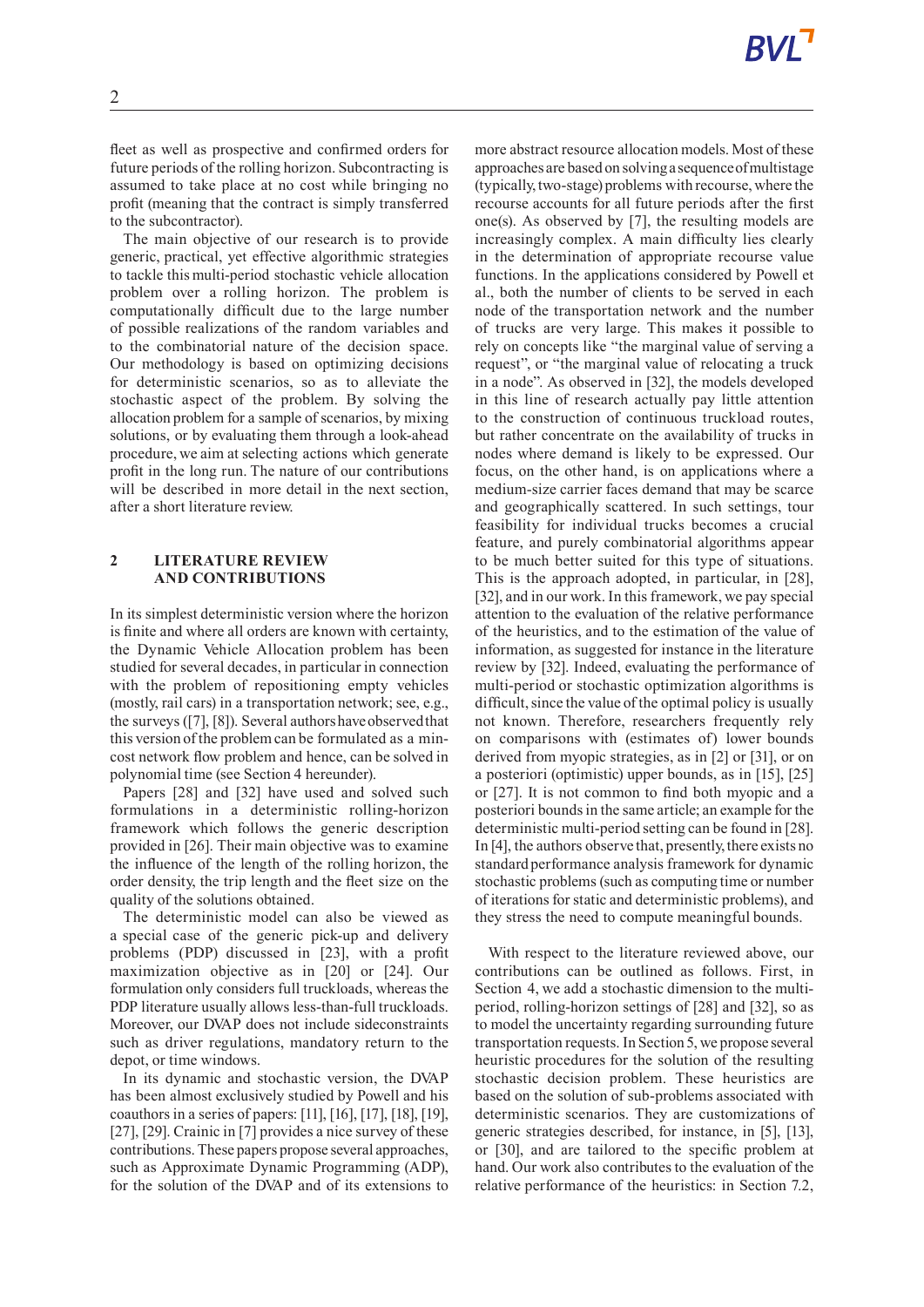we describe and compute various bounds, which are then used to evaluate and to compare the performance of our algorithms. The analysis of the computational results is performed in a statistical setting which allows us to validate the conclusions in a meaningful way (Section 7.3). As a by-product of these contributions, we also underline in Section 8 the managerial benefits that can be drawn by explicitly taking into account the multi-period and stochastic nature of the problem: namely, we provide illustrative numerical estimations for the expected values of the perfect information (EVPI), of the expected value solution (EEVS), and of the stochastic solution (EVSS). Finally, we analyze the robustness of our algorithms with respect to the accuracy of the estimation of the probability distributions.

### **3 PROBLEM STATEMENT**

### **3.1 Complete horizon**

A long-haul transportation company attempts to maximize its profit by delivering transportation requests, referred to as *loads* or *orders*, which it can assign to its own fleet or outsource to partner companies. The set of potential orders is denoted as *L*. Each order is transported individually by a truck (Full-Truck-Load, or FTL). The fleet is homogeneous and limited: it consists of *I* identical trucks.

The set of decision periods {1*,* 2*,…,W H* } stands for the horizon of the company. Typically each period represents a day, and the number of periods in the horizon is very large, essentially endless in practice. We assume that the complete problem over these *W H* periods is handled by solving a sequence of subproblems, where each sub-problem is defined by data regarding the transportation orders over a rolling horizon of length  $H+1$  (for instance, over a week). No information is available about future transportation requests in remote periods beyond the rolling horizon of length  $H+1$ . (Depending on the respective values of *WH* and *H*, these assumptions allow us to model the information about demand over a part of the horizon only, or over the complete horizon. But typically, we think of *H* as being much smaller than *W H,*and we do not formulate any strong hypothesis, like stationarity, about the order generating process beyond period  $H+1$ .) In [28], the authors refer to this setting, where the carrier relies on advance information obtained, for example, from clients or from market places, as *dispatching with look-ahead*. Hence, the periods taken into account in each sub-problem are of the form  ${t, ..., t + H}$  where  $t \in \{1, ..., WH - H\}$  stands for the current *decision period*. (The last decision period to be considered in the rolling horizon processis period *WH* −*H*.)

Each order  $j \in L$  transported by the company must be loaded and unloaded on fixed dates, predetermined

by the client: order *j* must be loaded at the beginning of the *pick-up period*  $a_i \in \{1, 2, ..., WH\}$ , and unloaded at the end of the *delivery period*  $b_j \ge a_j$ . (This may reflect a JITenvironment, where pick-upand deliverydatesmust be strictly respected.)

Origins and destinations of orders are located in a restricted set *C* of nodes (say, cities) of a network. The pick-up and destination cities of order *j* are  $\alpha$ *j* and  $\beta$ *j,* respectively. The trip duration for load *j* is equal to the number of periods needed to travel from  $\alpha_i$  to  $\beta_i$ . The distance between each pair of cities is expressed as an integer number of periods. So, the trip duration  $d_i$  is equal to the distance between  $\alpha_i$  and  $\beta_i$ , also denoted as  $d_j = d(a_j, \beta_j)$ . We assume that  $a_j + d_j - 1 = b_j$ , reflecting the fact that the load is delivered without delay.

The uncertainty of the forecast regarding the availability of a specific transportation order *j* is modeled by a Bernoulli distribution:

$$
P(q_j = x) = \begin{cases} p_j & \text{if } x = 1 \\ 1 - p_j & \text{if } x = 0 \end{cases}
$$
 (1)

where  $q_i$  is a random variable which takes value 1 if order *j* is released (i.e., if the transportation order is confirmed by the client), and  $p_j$  is a parameter in [0*,* 1. The choice made by the company either to transport with its own trucks or to outsource an order in period *t* can be influenced by information pertaining to the stochastic part of the horizon, which might not be confirmed a posteriori. We now turn to a more accurate description of this rolling horizon setting and of the timing of the information.

#### **3.2 Single rolling horizon**

Consider a rolling horizon  $\{t, ..., t + H\}$ . At decision period *t,*truck *i* is located at node *γi*(*t*) of the network. Some trucks are unladen (available to be loaded) and some are already loaded (transporting an order). Loaded trucks are unavailable for a new order allocation, and will only become available in a subsequent period after having delivered their current order. The orders for which  $a_i = t$  are available for loading. If the decision is made to load order *j*, then the order is allocated to an unladen truck *i* which must be present and available at location  $α<sub>j</sub>$  at time *t*, so if  $γ<sub>i</sub>(t) = α<sub>j</sub>$ .

We denote by *RH* the number of upcoming periods that contain deterministic information about the availability of orders. So, the information included in periods  $\{t, ..., t + RH\}$  is fully revealed. (In other words, the confirmation or cancellation of an order *j* with release date  $a_j = t + RH$  is revealed in period *t* .) All transportation orders *j* such that  $a_j \in \{t + RH + I\}$ 1, ...,  $t + H$  } are *projections*, or *forecasts*, meaning that the dispatcher can anticipate their features (release date, delivery date, etc.), but is not sure whether the orders will be confirmed by the clients, or not. All decisions regarding orders (i.e. to transport or to outsource) with  $a_j$  in  $\{t+1, ..., t+H\}$  might be revised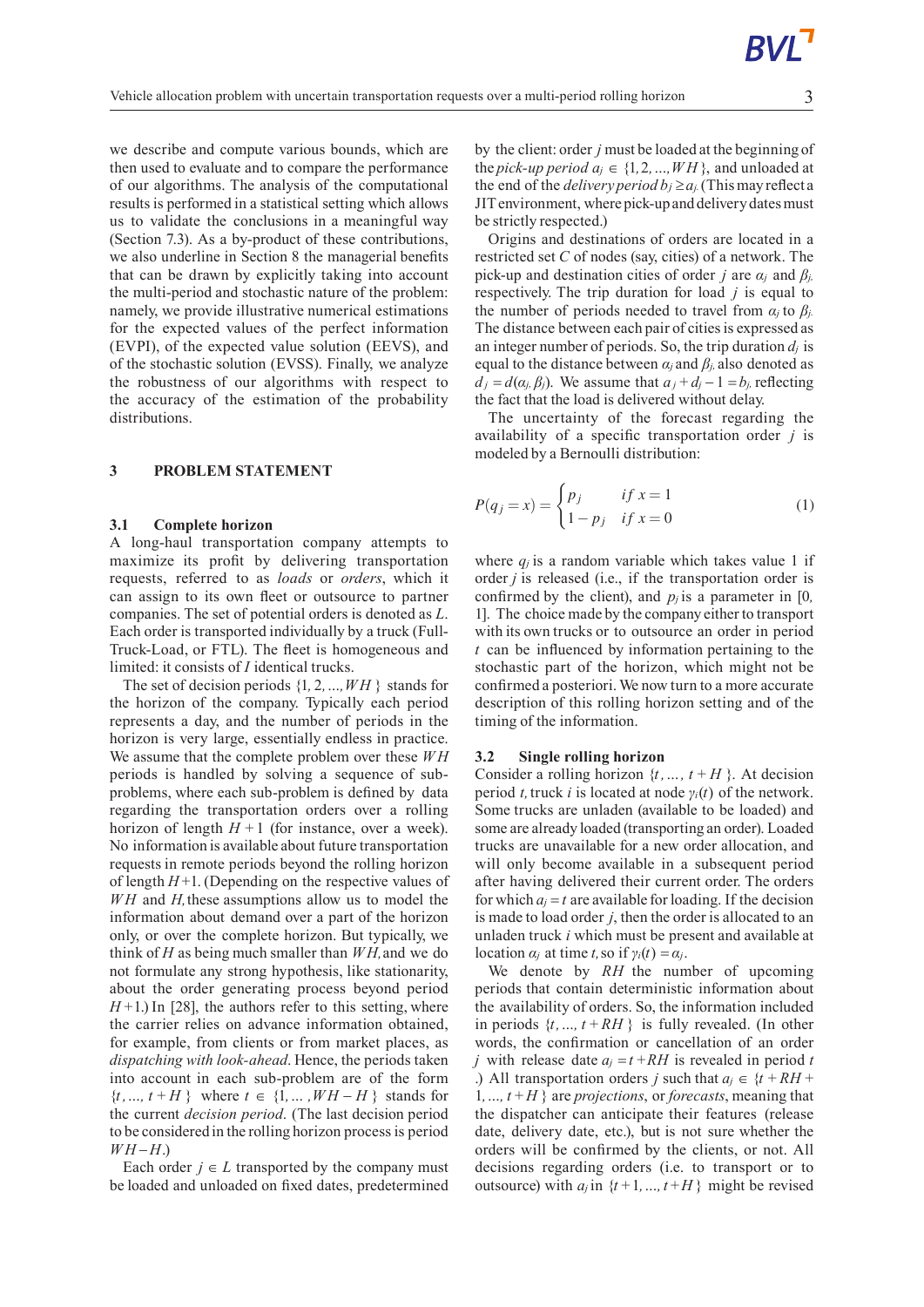until  $a_j$  becomes the decision period (see [28] and [32] for similar settings). Also, waiting and unladen moves decisions are reevaluated at each successive decision period.

In summary, at time *t,*the dispatcher must decide for each unladen truck *i* positioned at node *γi*(*t*):

- (a) either to load on truck *i* any order *j* such that  $a_i = t$ and  $\gamma_i(t) = \alpha_i$ ; then, truck *i* starts moving towards node  $β$ *j*, where it will arrive at time  $b$ *j*; truck *i* will be available again for loading at the start of period  $b_i + 1$ ;
- (b) or to get truck *i* moving (unladen) towards another node  $c \in C$ ;
- (c) or to keep truck *i* waiting at its current location:  $\gamma$ <sup>*i*</sup>(*t*) =  $\gamma$ <sup>*i*</sup>(*t*+1) (this can also be viewed as a special case of the previous decision).

The total profit to be maximized results from profits earned when delivering orders and fromcosts generated by unladen trips or by waiting on site. Related parameters are:

- **–** *g<sup>j</sup>* : profit per period for transporting order *j* (equal for all trucks),
- **–** *e*: cost per period of an unladen trip (equal for all trucks),
- **–** *f*: waiting cost per period (equal for all trucks in all locations).

We assume that  $g_j > 0$  and  $e > f > 0$ .

As there is a selection process, those orders with  $a_j = t$  that are not allocated to a truck of the company in period *t* are subcontracted, and bring neither revenues, nor penalties. Since the objective of our model is profit maximization, this simply means that the cost of subcontracting an order is the foregone revenue. A similar assumption is made, for instance, in [31] and [32]. As in [20] or [24], one can assume that another trailer company, working as a subcontractor or in the framework of a broader collaborative agreement, can be activated for any single order during the decision period *t* at no cost for the carrier. This assumption implies that all plans are feasible and that no penalty costs are incurred due to past decisions. The transportation industry frequently features large excess capacity (small average vehicle loads and empty return trips), as confirmed in [10]. The authors of [32] also mention that "last minute call for transportation services is very common in the industry". Electronic exchange platforms actually facilitate this type of calls to the spot market. When the assumption regarding the outsourcing of orders is considered to be too flexible, the model could be easily modified either to assume that decisions are frozen over a subhorizon of the deterministic horizon  $\{t, ..., t + RH\}$  including more than one period, or to include a penalty term in the objective function when an order is outsourced on short notice, but we did not implement these modifications in our models.

Note that, in a myopic setting (say, with  $H = 0$ ), no available order would ever be discarded when the available fleet is sufficient, since the alternative option would consist in moving unladen or in waiting on site, and since revenues are preferred to costs. In the multi-period model, however, this conclusion does not necessary hold: it may be more profitable to wait or to move unladen in order to pick up a future order, rather than to load an available order. In such cases, comparisons have to be made between various combinations of loading actions, waiting times and unladen trips. The combinatorial aspect of the decision problem comes from this blend of feasible actions.

Let us conclude this subsection with a few comments regarding the parameters and assumptions of the model for a single rolling horizon.

*Remark 1.* Sometimes, the decision for a truck *i* in the current decision period  $t$  may be to move from its current location  $\gamma_i(t)$  towards a different city  $\alpha_i$ , with a view to loading order *j* in a future period  $a<sub>i</sub> = t + k$ . This might imply for the truck to move unladen, but also to spend some time waiting at destination or along the way, in case the travel time to  $\alpha_j$  is shorter than *k*. In such a case, we assume that the truck always prefers to wait at  $\gamma_i(t)$  rather than to move, so as to avoid potentially useless unladen trips (e.g., if the initial decision is modified after period *t,*the truck might have to go back to its initial position). The reverse option would lead to a repositioning strategy which is not in the scope of this research.

Moreover, still in order to avoid useless moves, we define a parameter  $D \leq RH$  such that unladen trips of length larger than *D* are not allowed. This avoids useless trips if a projected order *j* does not become available. Both restrictions on useless trips might hurt the expected profit, but they are derived from practice, as drivers do not appreciate to drive to a place where an expected transportation order may eventually be canceled (see [19]).

*Remark 2.* Each unladen trip between two cities (departure city  $\gamma_i(t)$ , arrival city  $\alpha_i$ ) consists of a sequence of cities along a path. This path is taken to be the shortest one (ties are arbitrarily broken). In fact, in a rolling horizon framework, what matters is only the location of the unladen truck on this path after one period, as this location is updated at the end of the decision period and a new decision is made in the next period for the truck. Without loss of generality, by adding enough (fictitious) cities or locations in the model, we can assume that the truck is always located in a city at the end of each period.

### **3.3 Sequence of rolling horizons**

At each decision period *t,*the rolling procedure includes information about order *j* if the pick-up period  $a_j$  is included in the rolling horizon {*t,…,t* +*H*}. Thisimplies that the subset of orders under consideration keeps changing from decision period to decision period. This subset is labeled  $J_0$  (the index  $t$  is omitted for short):  $J_0 = \{ j \in L : t \le a_j \le t + H \}$ . The availability of order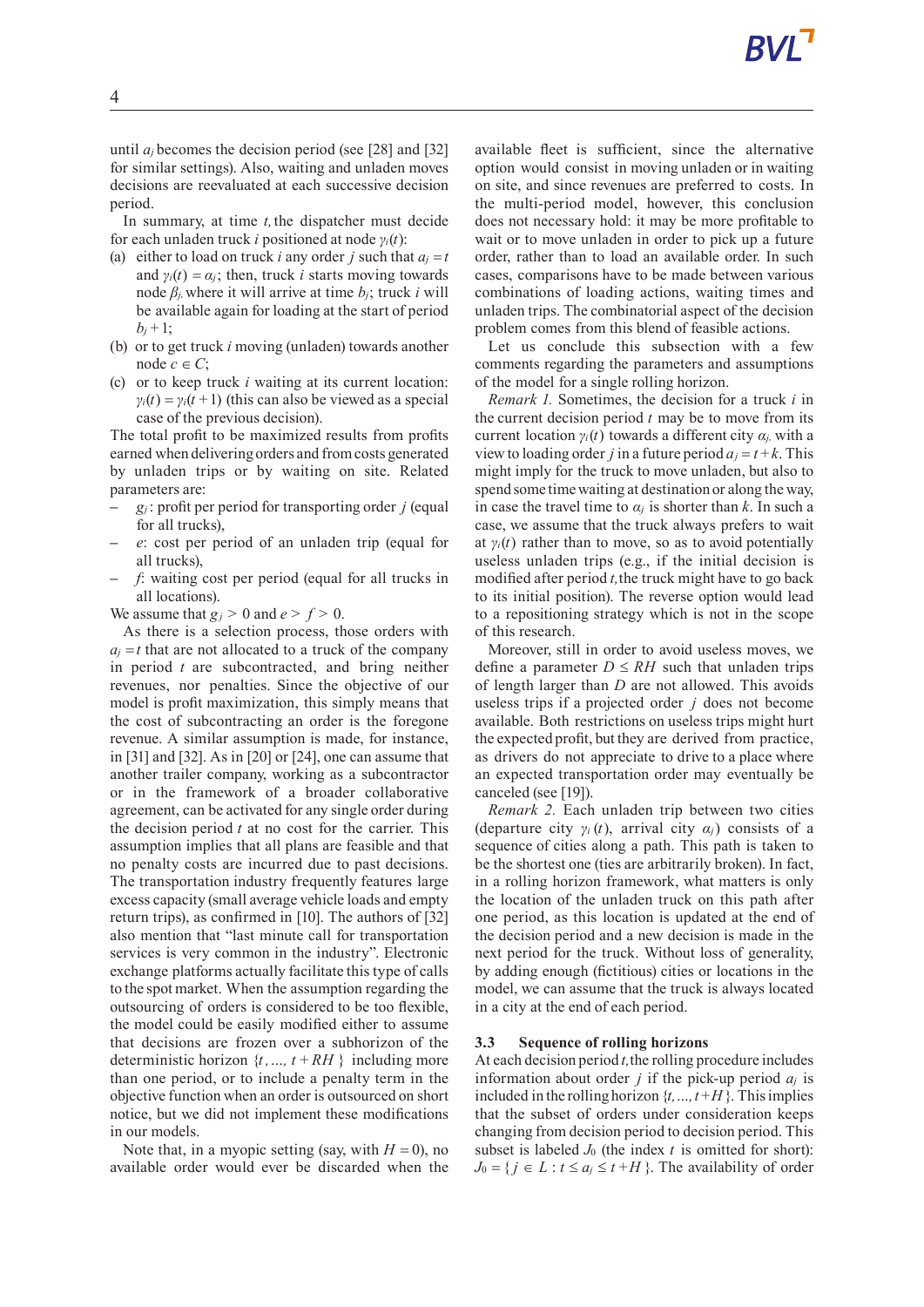| Parameters                                        | Explanations                                                                     |
|---------------------------------------------------|----------------------------------------------------------------------------------|
| WH                                                | Number of periods in the complete horizon                                        |
| H                                                 | Number of upcoming periods in the rolling horizon                                |
| RH                                                | Number of upcoming periods in the revealed (deterministic) rolling horizon       |
| t                                                 | Current decision period                                                          |
| $\boldsymbol{I}$                                  | Fleet size                                                                       |
| $I_0$                                             | Set of unladen trucks at the start of period $t$                                 |
| I <sub>1</sub>                                    | Set of loaded trucks at the start of period $t$                                  |
| $\gamma_i(t)$                                     | Location of truck $i$ at the start of period $t$                                 |
| ${\mathcal J}_0$                                  | Set of confirmed and projected orders with pick-up period in the rolling horizon |
| $\begin{array}{c} J_0^s\\ J_1 \end{array}$        | Set of orders confirmed in scenario s with pick-up period in the rolling horizon |
|                                                   | Set of orders initially loaded on trucks at the start of period $t$              |
| $a_j$                                             | Pick-up period of order $j$                                                      |
| $b_j$                                             | Delivery period of order $j$                                                     |
|                                                   | Pick-up city of order $j$                                                        |
| $\begin{matrix} \alpha_j \\ \beta_j \end{matrix}$ | Delivery city of order $j$                                                       |
| d(x,y)                                            | Distance from city $x$ to city $y$                                               |
| $d_i$                                             | Trip duration for order j: $d_i = d(\alpha_i, \beta_i) = b_i - a_i + 1$          |
| $p_j$                                             | Probability of confirmation of order j                                           |
| $g_j$                                             | Profit per period for transporting order $j$                                     |
| $\boldsymbol{e}$                                  | Cost per period when moving empty                                                |
| $\hat{f}$                                         | Cost per period when staying idle                                                |
| $v_j$ <sub>c</sub> <sup>1</sup>                   | Truck allocated to order $j(v_j = 0$ if $j$ is not loaded)                       |
|                                                   | First city on a path from $\gamma_i(t)$ to $\alpha_i$                            |
| D                                                 | Maximum number of periods for an empty move                                      |

*Table 1: Model parameters*

*j* (i.e., the value of  $q_j$ ) is fixed as soon as  $q_j$  enters the "revealed horizon", that is, in the period  $t = a_j - RH$ . In subsequent periods,  $q_i$  remains fixed at the same value.

Previous allocations of trucks must be taken into account at every time. A truck-order allocation is represented by a parameter  $v_i$ : if truck *i* is allocated to order *i*, then  $v_i = i$ .

At the beginning of decision period *t,*the subset of orders which have been previously loaded and which are currently being transported is:  $J_1 = \{ j \in L : a_j \le t,$  $b_i \ge t$ ,  $v_i \ne 0$  }. The subset of loaded trucks at time *t* is denoted by *I*1.

When  $v_i = i$ , the truck *i* is allocated to order *j* temporarily, fromloading to unloading.After unloading order *j*, the allocation parameter is reset  $(v_i=0)$ , truck *i* is "free forloading" and belongs to the subset of unladen trucks *I*<sup>0</sup> ⊆ {1, .., *I*}. Obviously,  $|I_0| + |I_1| = I$  and  $|J_1|$  $| = |I_1|$ .

At each period *t,* the state of the system evolves as follows:

- 1. New orders *j* such that  $a_j = t + H$  enter the rolling horizon and consequently enter the set *J*0.
- 2. Orders *j* such that  $a<sub>j</sub> = t + RH$  enter the fully revealed horizon, meaning that the value of *q<sup>j</sup>* is fixed permanently; if  $q_i = 0$ , then order *j* can be removed from *J*0.
- 3. Orders *i* such that  $a_i \leq t$  can be removed from  $J_0$ .
- 4. For each truck *i*, an action is taken, which can be:
- (a) if truck  $i \in I_0$ , either to load some order  $j \in J_0$ ; then,  $v_i := i$ , order *j* is placed in  $J_1$ , and truck *i* is placed in *I*1;
- (b) or if truck  $i \in I_0$  to move unladen towards  $\alpha_i$ , the loading city of an order  $j \in J_0$ ; then, at the end of period  $t$ , truck  $i$  is repositioned in the first city  $c^1$  on the path from  $\gamma_i(t)$  to  $\alpha_j$ ;
- (c) or if truck  $i \in I_0$ , to wait in city  $\gamma_i(t)$ ;
- (d) or if truck  $i \in I_1$ , to carry on if  $b_i > t$  or to unload order  $j \in J_1$  if  $b_j = t$  as a consequence of a previous decision, where  $v_i = i$ ; recall that the destination  $\beta_i$  is reached at the end of the period and the truck is unloaded in the same period; so, before the start of the next period, the allocation parameter  $v_i$  is reset to 0, order *j* is removed from *J*1, and truck *i* is placed in *I*0.

The expected profit  $\mu_{\pi}$  per period for a decision policy  $\pi$  over the entire horizon  $\{1, ..., WH\}$  (where we think of *WH* as being much larger than *H*, or  $WH \rightarrow \infty$ ) is defined as

$$
\mu_{\pi} = \frac{1}{WH - H} E\left[\sum_{t=1}^{WH - H} C(S_t, A^{\pi}(S_t))\right],
$$
 (2)

where  $S_t$  denotes the state of the system at time *t* (defined by the collection of orders available for shipment at time *t,* deterministic and stochastic information over the horizon  $\{t + 1, ..., t + H\}$ , the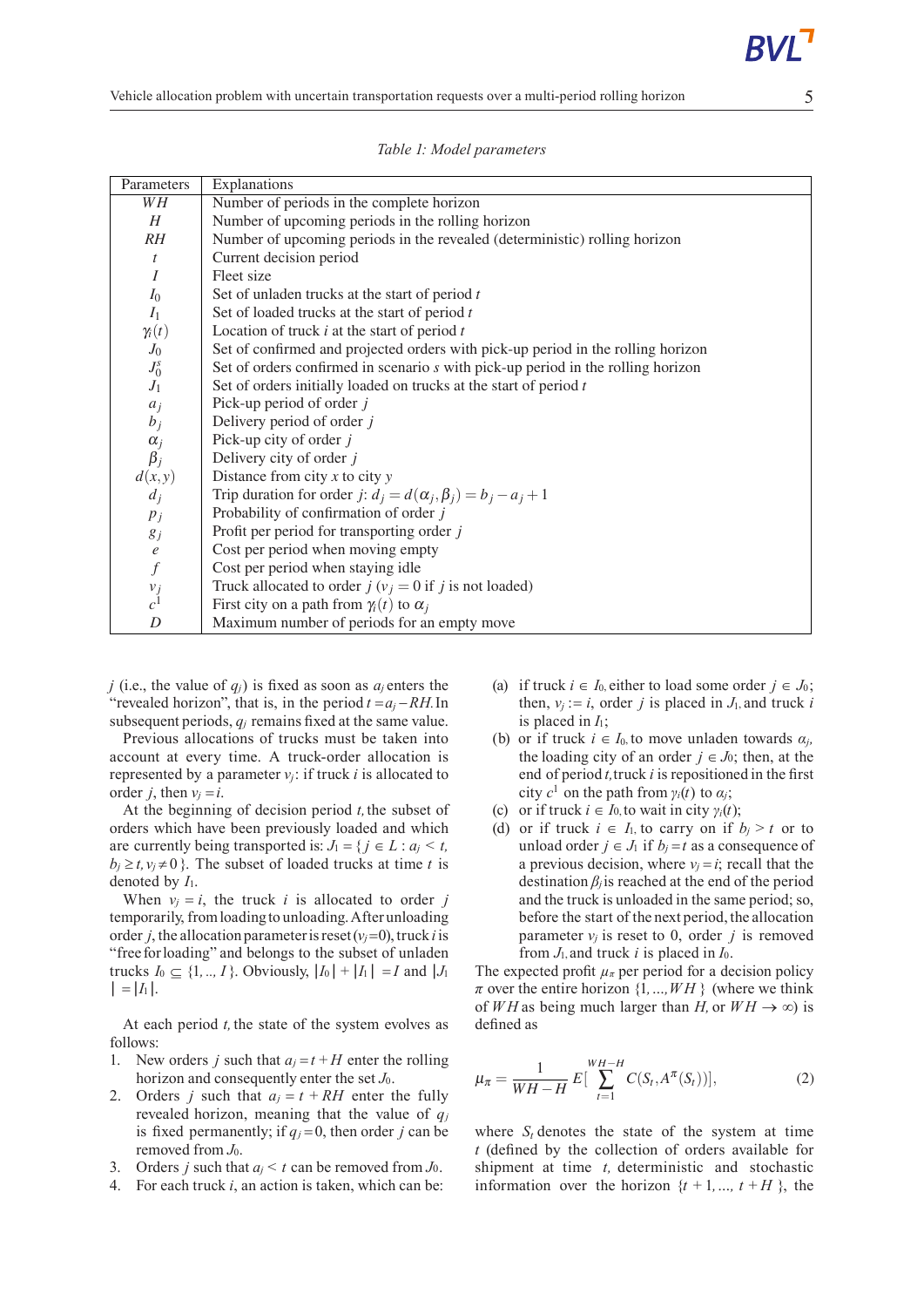truck locations and their status – loaded or not),  $A^{\pi}(S_t)$ denotes the actions taken in state  $S_t$  according to policy  $\pi$ , and  $C(S_t, A^{\pi}(S_t))$  is the associated profit collected in period *t* (profits minus costs incurred at *t*). The objective is to maximize  $\mu_{\pi}$  over all feasible policies  $\pi$ .

#### **4 FORMULATION**

In this section, we present integer programming formulations of various deterministic versions of our vehicle allocation problem. These formulations will prove useful when solving the general stochastic version of the DVAP. The main parameters of the models are displayed in Table 1.

### **4.1 Scenario-baseddeterministic models**

The information regarding the availability of a transportation order  $j \in J_0$  is deterministic when  $a_j \in \{t, ..., t + RH\}$ ; it is stochastic and modeled by the Bernoulli variable  $q_j$  when  $a_j \in \{t + RH + 1, ..., t + H\}$ . A *scenario s* is defined by fixing a deterministic value  $q_j^s \in \{0, 1\}$  of the random variable  $q_j$  for each order *j* with  $a_i \in \{t + RH + 1, ..., t + H\}$ . So, the probability  $W_s$ of occurrence of scenario *s* is

$$
W_s = \prod_{a_j \in \{t+RH+1,\dots, t+H\}} (p_j q_j^s + (1-p_j)(1-q_j^s)).
$$
 (3)

In each scenario *s*, the set of orders under consideration, say  $J_0^s$ , contains order  $j \in J_0$  if and only if  $q_j^s = 1$ . In particular, each set  $J_0^s$  includes the same set of orders in the deterministic part  $\{t, ..., t + RH\}$ of the horizon. The set of previously loaded orders remains fixed and equal to *J*<sup>1</sup> for all scenarios. Each scenario yields a corresponding deterministic model.

A deterministic equivalent representation of DVAP could be obtained by a complete scenario tree including all possible scenarios that might arise in the rolling horizon, as explained in Section 4.4. Since the number of scenarios is huge, we propose and test hereunder several reduced, i.e., approximate, models solved to optimality. This leads to heuristic algorithms based on single or multiple scenarios, which may either be viewed as independent of each other or as forming a subtree representation of the problem.

### **4.2 Formulationfor a mono-scenario model**

In this section, we provide a formulation for a monoscenario model, or equivalently, for a deterministic model over the horizon  $\{t, ..., t + H\}$  (see, e.g., [28] for a similar formulation, which also includes costs for late delivery and subcontracting). The representationis based on a time-space graph associating locations and periods with trucks and orders.

For a set of trucks  $I_0 \cup I_1$  and a subset of orders  $J_0^s \cup J_1$  in the deterministic scenario, the time-space directed graph  $G = (V, E)$  is defined as follows.



*Fig.1: Graph G = (V, E ):3 trucks (1 loaded) and 2 potential orders*

**Vertices:** The set *V* contains a vertex  $P_i$  for each unladen truck  $i \in I_0$ , a vertex  $U_i$  for each available order  $j \in J_0^s$ , a vertex  $V_j$  for each order  $j \in J_0^s \cup J_1$ , and a vertex*T.* We can think of the verticesin the following terms:

- $P_i$  is associated with (the initial location of) unladen truck  $i \in I_0$  at time  $t, P_i = (\gamma_i(t), t)$ ,
- $U_j$  is associated with the pick-up city and period of order  $j \in J_0^s$ ,  $U_j = (\alpha_j, a_j)$ ,
- $V_j$  is associated with the delivery city and period of order  $j \in J_0^s \cup J_1, V_j = (\beta_j, b_j)$ ,
- **–** *T* is a sink vertex associated with the end of the rolling horizon,  $T = t + H$ .

Note that the vertices in *V* should not be confused with cities: they should rather be viewed as abstract entities associated with combinations of trucks, orders, cities and periods. In the network flow model,  $\{P_i : i \in I_0\}$  and  ${V_j : j \in J_1}$  act as supply vertices. The demand or total flow at *T* is  $I = |I_0| + |I_1|$ .

**Arcs:** Before we define the arc set *E,* let us introduce two families of binary parameters that describe the feasibility of certain truck moves, as in [28]. They are respectively denoted by *T L* (for Truck to Load) and *LL* (for Load to Load). For  $i \in I_0$  and  $j \in J_0^s$ , we set  $TL(i, j)$  $= 1$  if city  $\alpha_i$  can be reached from the current location of truck *i*, namely *γi*(*t*), before the loading period *aj*. For  $j \in J_0^s \cup J_1, k \in J_0^s$ ,  $j \neq k$ , we set  $LL(j, k) = 1$  if city  $a_k$  can be reached (by any truck) before period  $a_k$  after having unloaded order *j* at city *βj*. More precisely,

$$
TL(i, j) = 1 \text{ if } d(\gamma_i(t), \alpha_j) \le \min(a_j - t, D)
$$
  
= 0 otherwise, (4)

$$
LL(j,k) = 1 \text{ if } d(\beta_j, \alpha_k) \le \min(a_k - b_j - 1, D)
$$
  
= 0 otherwise. (5)

These parameters provide information on feasible connections and can be used to reduce the arc set, and hence, the decision space. Now, the arcs in *E* can be divided into five categories.

**−** Pick-up arcs:  $(P_i, U_j)$  for  $i \in I_0$  and  $j \in J_0^s$ such that  $TL(i, j) = 1$ .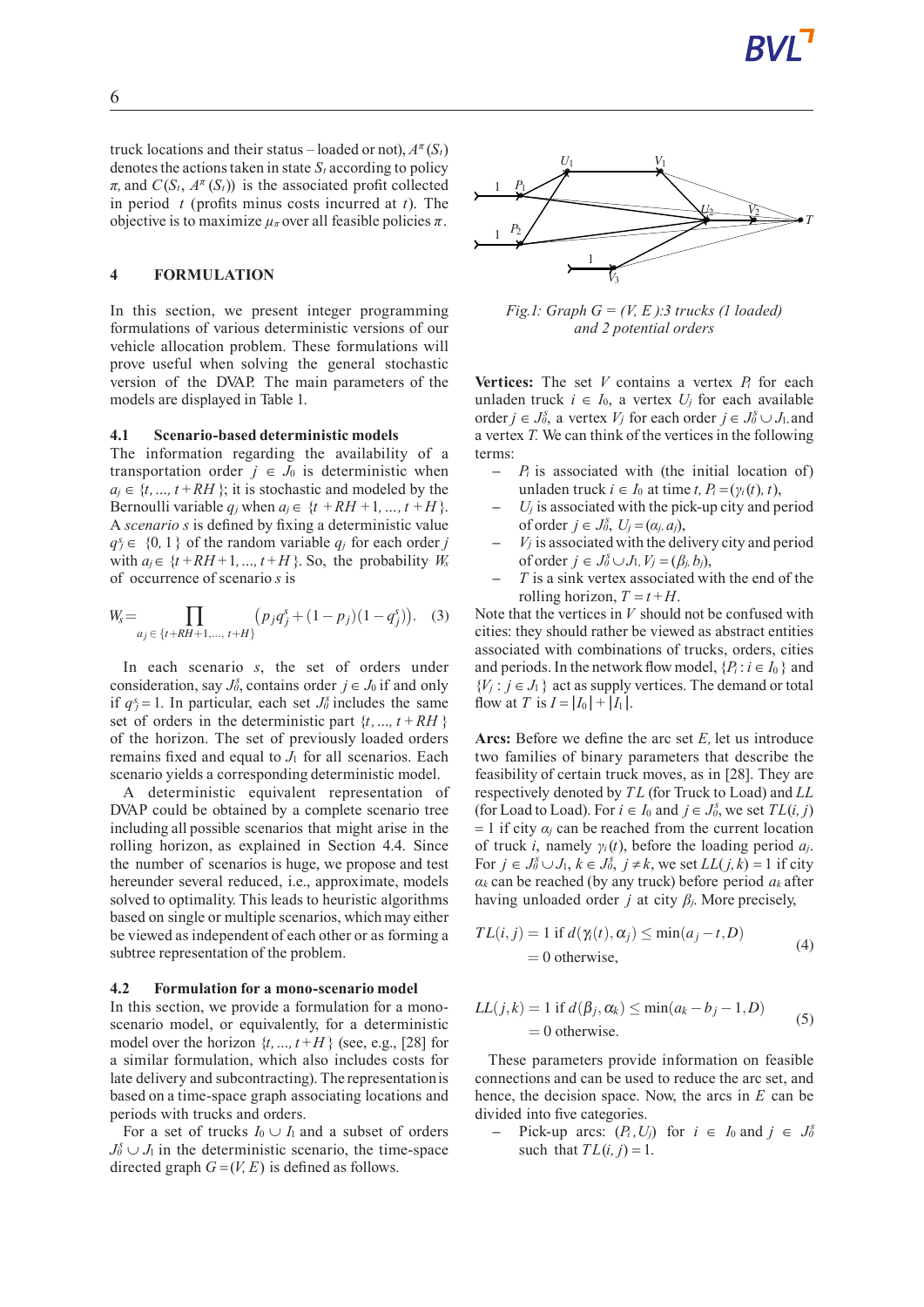- **−** Connection arcs:  $(V_j, U_k)$  for  $j \in J_0^s \cup J_1$  and  $k \in J_0^s$ ,  $j \neq k$ , such that  $LL(j, k) = 1$ .
- **−** Transportation arcs:  $(U_j, V_j)$  for  $j \in J_0^s$ .
- **−** End of horizon arcs:  $(V_j, T)$  for  $j \in J_0^s \cup J_1$ .
- **Standstill arcs:**  $(P_i, T)$  for  $i \in I_0$ .

Figure 1 provides an illustration of the structure of the graph  $G = (V, E)$ .

**Flow variables:** Each arc in  $E$  is associated with a single decision variable which represents the decision for a truck either to travel from a city to another one (unladen or loaded), or to wait. All decision variables are binary, reflecting the fact that each order is transported individually (FTL) or that the variables translate gono go decision. They are named according to the corresponding category of arcs:  $PU_{i}$ *,*  $UV_{j}$ *,*  $VV_{j}$ *,*  $VU_{j}$ *,*  $VT_{j}$ *,* and *PTi*.

- $-$  *PU*<sup>*i*</sup> represents the decision for truck *i* ∈ *I*<sup>0</sup> to move from its initial location to  $\alpha_j$  so as to pickup order  $j \in J_0^s$  (this might mean to load order *j* in the present truck location if  $\gamma_i(t) = \alpha_j$ , or to move unladen in order to pick up order *j* in city *α<sub>j</sub>* if  $\gamma_i(t) \neq \alpha_j$  and  $a_j > t$ ; in both cases, the truck may have to wait at  $\gamma$ <sup>*i*</sup>(*t*) for a few periods if  $t + d(y_i(t), \alpha_i) \leq a_i$ ) (cf. Remark 1 in Section 3.2);
- $VU_{ik}$  represents the decision for a truck to travel from the destination city of order  $j \in J_0^s$ ∪ *J*<sub>1</sub> to the pick-up city of order  $k \in J_0^s$ ;
- **–** *UV<sup>j</sup>* represents the decision to transport order  $j \in J_0^s$ ;
- $V T_j$  represents the decision for a truck to wait at  $\beta$ <sup>*j*</sup> until the end of the horizon after delivering  $j \in J_0^s \cup J_1;$
- **–** *PT<sup>i</sup>* represents the decision for a truck *i* ∈ *I*<sup>0</sup> to stay idle in city *γi*(*t*) until the end of the horizon.

Before we turn to the definition of the cost coefficients in the profit function (Equation (6)), let us first define a few additional parameters.

**Waiting times parameters**: Since a decision for a truck might be to wait in its present location for at least one period, some nonnegative parameters related to waiting times can be introduced, based on truck and order information: see Table 2.

**Arc costs values**: The cost of each arc is denoted according to the corresponding categories: *CPUij*, *CVUjk*,  $C_{UV_i}$ ,  $C_{VT_i}$ , and  $C_{PT_i}$ . At the initial time *t*, some trucks *i*  $\in$  *I*<sub>1</sub> are busy transporting an order. Such loaded trucks continue their trip during the current decision period and we assume that their cost has already been taken into account. Thus, we solely include in Equation (6) the costs and profits generated by the decisions made at the current period *t*.

Let us now turn to a definition of the cost associated with each arc as follows:

 $(Pick-up arcs)$  *CPU*<sup>i</sup><sub>i</sub>, the cost of arc  $(P_i, U_j)$ , is the cost of moving unladen and/or waiting before picking up order *j*, starting from the initial location of truck *i*:

 $CPU_{ij} = -(d(\gamma_i(t), \alpha_j) * e + f * w_{ij}^0)$  for  $i \in I_0$  and for *j* ∈ *J*<sup>§</sup>, if *TL*(*i*, *j*) = 1.

(Connection arcs)  $C_VU_{ik}$ , the cost of arc  $(V_i, U_k)$ , is the cost of moving unladen and/or waiting before picking up order *k*, starting from location *βj*:

 $C_VU_{jk} = -(d(\beta_j, \alpha_k) * e + f * w_{jk})$  for  $j \in J_0^s \cup J_1$ ,  $k \in J_0^s, j \neq k$ , if  $LL(j, k) = 1$ .

 $(T$ ransportation arcs)  $C$ *V* $U$ *j*, the cost of arc  $(U$ *j*,  $V$ *j*), is the profit generated by transporting order *j* from  $\alpha_j$  to  $\beta_j$ :

 $CUV_i = +d(\alpha_i, \beta_i) * g_j$  for  $j \in J_0$ .

- $\Gamma$  (End of horizon arcs)  $C_V T_i$ , the cost of arc  $(V_i, T)$ , is the cost of waiting at  $\beta$ *j* until the end of the horizon after delivering order *j*: *CV*  $T_j = -f * w_j^H$  for  $j \in J_0 \cup J_1$ .
- **(Standstill arcs)** *CPT<sub>i</sub>*, the cost of arc  $(P_i, T)$ , is the cost of remaining idle at  $\gamma$ *i*(*t*) throughout the horizon:

 $CPT_i = -f * (H + 1)$  for  $i \in I_0$ .

At this point, we are ready to present a network flow formulation for the mono-scenario vehicle allocation problem. Note that, since all variables are associated with arcs in *E*, we implicitly assume in the formulation that  $PU_{ij} = 0$  when  $TL(i, j) = 0$ , and that  $VU_{jk} = 0$  when  $LL(j,k) = 0$ . In fact, removing in this way all arcs and decision variables associated with infeasible links allows us to switch from a "multi-period" to a "timeless" model, as all temporal constraints are automatically satisfied (see [9]).

#### **Objective function**:

$$
\max Z = \sum_{j \in J_0^s \cup J_1} \left( C_{VT_j} * VT_j + \sum_{k \in J_0^s, k \neq j} (C_{VU_{jk}} * VU_{jk}) \right) + \sum_{j \in J_0^s} \left( C_{UV_j} * UV_j + \sum_{i \in I_0} (C_{PU_{ij}} * PU_{ij}) \right) + \sum_{i \in I_0} C_{PT_i} * PT_i.
$$
\n(6)

The maximization of *Z* is subject to the following constraints.

#### **Flow** conservation constraints

Node 
$$
P_i: \sum_{j \in J_0} PU_{ij} + PT_i = 1
$$
 for  $i \in I_0$ , (7)

Node 
$$
U_j
$$
:  $\sum_{i \in I_0} PU_{ij} + \sum_{k \in J_0^s \cup J_1, k \neq j} VU_{kj} = UV_j$  for  $j \in J_0^s$ , (8)

Node 
$$
V_j: UV_j = VT_j + \sum_{k \in J_0^s: k \neq j} VU_{jk}
$$
 for  $j \in J_0^s$ , (9)

Node 
$$
V_j : VT_j + \sum_{k \in J_0^s} VU_{jk} = 1
$$
 for  $j \in J_1$ . (10)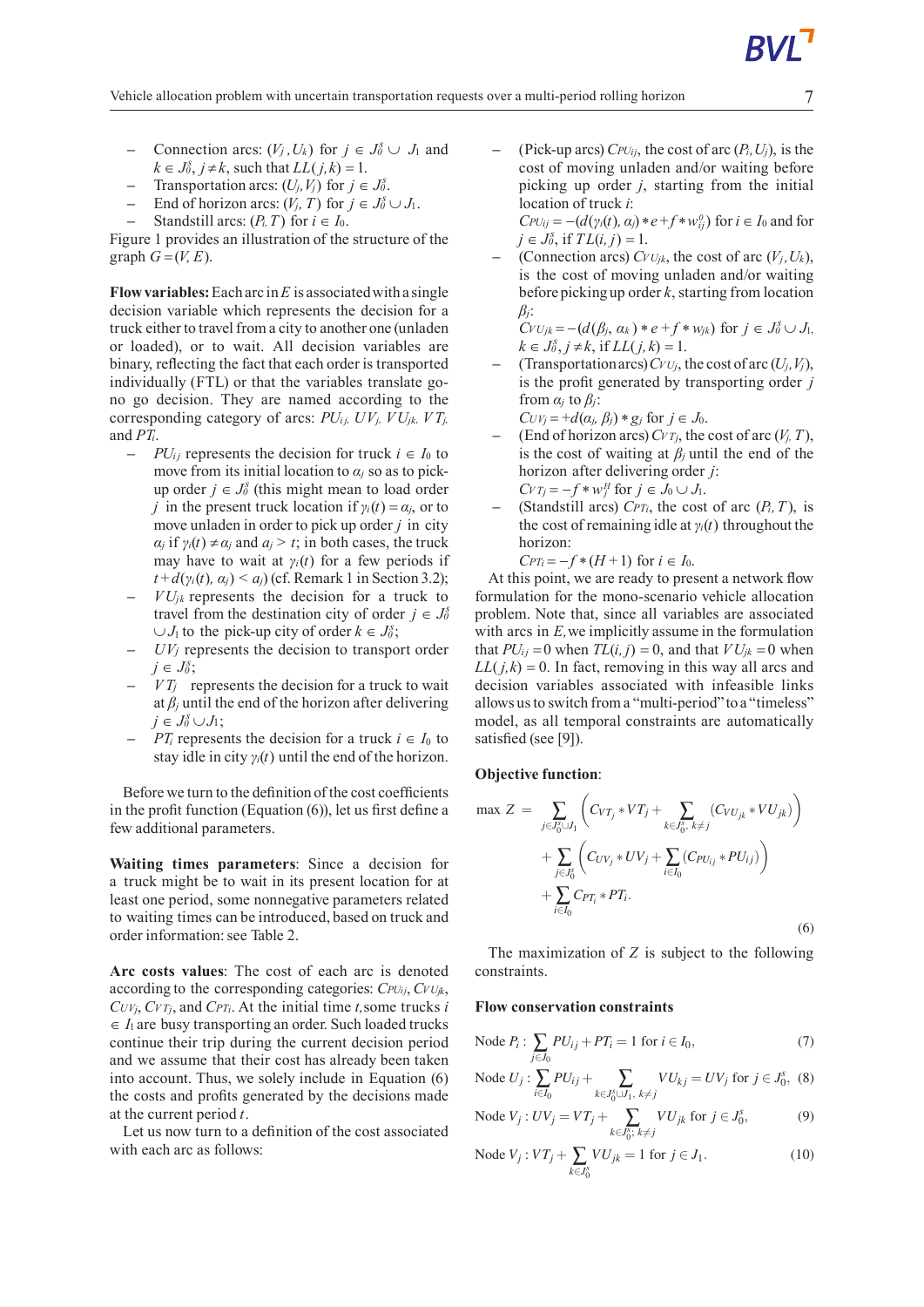|            | Explanations                             | Formula                                                                                    |
|------------|------------------------------------------|--------------------------------------------------------------------------------------------|
| $w_{ij}^0$ | Waiting time for truck $i \in I_0$       |                                                                                            |
|            | to reach order $j$ at period $a_j$       | $w_{ij}^0 = a_j - d(\gamma_i(t), \alpha_j) - t$ if $TL(i, j) = 1$<br>(undefined otherwise) |
| $W_{ik}$   | Waiting time between unloading order $j$ | $w_{jk} = a_k - b_j - d(\beta_j, \alpha_k) - 1$ if $LL(j, k) = 1$                          |
|            | and loading order $k$                    | (undefined otherwise)                                                                      |
| $w_i^H$    | Waiting time after delivering order $j$  | $w_i^H = max(0, t + H - b_i)$                                                              |
|            | until the end of the horizon             |                                                                                            |

*Table 2: Waiting time parameters*

#### **Required flow constraint**

Node 
$$
T: \sum_{j \in J_0^s \cup J_1} VT_j + \sum_{i \in I_0} PT_i = I.
$$
 (11)

Constraints (7) express that each unladen truck  $i \in I_0$  either moves to pick up an order or stays idle. Constraints (8) ensure that if an order *j* is selected to be transported by the company, it must be reached by a truck which was initially idle or which has unloaded another order *k*. Constraints (9) impose that if order *j* is transported by the company, then, after unloading *j*, the truck either moves to pick up another order *k* or stops. Moreover, if order *j* is outsourced, then none of these actions can take place. Constraints (10) have the same interpretation as constraints (9) for those orders *j* which were initially loaded (i.e.,  $j \in J_1$ ). Finally, constraint (11) imposes that *I* trucks reach the sink node *T,* i.e., the total flow is equal to the number of trucks originally loaded  $|I_1|$  or unladen  $|I_0|$ .

Since all decision variables are binary, each arc necessarily carries a 0-1 flow and there is no need for additional capacity constraints in the formulation  $(6)–(11)$ .

### **4.3 Complexity for a single scenario formulation**

The network flow formulation  $(6)$ – $(11)$  has the integrality property and hence, is polynomially solvable (see [1]) (in our experiments, we simply rely on a commercial LPsolver to obtain an optimal integer solution in a few seconds). It may be worth noting that polynomialsolvability is due to some implicitrestrictive assumptions of our model. Namely, the ending point at the end of the horizon is not imposed to any truck; no intermediate city has to be mandatorily visited (e.g., for refueling); no specific order has to be mandatorily transported; no waiting periods are imposed to comply with driving regulations; and so forth. Adding such constraints could make the problem theoretically harder to solve (NP-hard), as mentioned in [12].

It is also interesting to observe that the network flow formulation does not involve any time index nor city labels. Therefore, the size of the model is determined by the numbers of trucks *I* and orders  $J_0^s$ taken into account in the rolling horizon, and does not

directly depend on the number of periods and cities. In particular, the difficulty of the formulation is not affected by the discretization of time into small or large periods, although different discretization steps may lead to different time-space graphs, to different information updates, and hence, to different policies over the planning horizon.

### **4.4 Formulationfor a deterministic subtree model**

From the previous single-scenario formulation, it is easy to develop a formulation associated with a finite set, or subtree of *ST* scenarios over the horizon {*t,…,*  $t + H$ }.

To generate a subtree formulation, the deterministic formulation of Section 4.2 is replicated *ST* times with scenarios indexed by  $s \in \{1, ..., ST\}$ .

In order to simplify the presentation, we momentarily assume that the set of orders under consideration, i.e., *J*0, includes all orders in the rolling horizon. So, the graph and the variables introduced in Section 4.2 are replicated *ST* times except for the sink node *T* which remains unique.

**Subtree variables**: for  $s = 1, ..., ST$ ,

- **−**  $PU_{ij}^s$  ∈ {0, 1} for  $i \in I_0$  and  $j \in J_0$ , if  $TL(i, j)$  $= 1$ :
- **−**  $VU_{jk}^{s} \in \{0,1\}$  for  $j \in J_0 \cup J_1$  and  $k \in J_0, j \neq$ *k*, if *LL*(*j*,*k*) = 1;
- **−**  $UV_j^s \in \{0, 1\}$  for  $j \in J_0$ ;
- **–** *V T<sup>s</sup> <sup>j</sup>* ∈ {0,1} for *j* ∈ *J*<sup>0</sup> ∪ *J*1;
- *−*  $PT_i^s$  ∈ {0, 1} for *i* ∈ *I*<sub>0</sub>.

The subtree formulation is now (compare with the single-scenario formulation  $(6)$ – $(11)$ ):

#### **Objective function:**

max 
$$
Z
$$
 =  
\n
$$
\sum_{s=1,...,ST} \left[ \sum_{j \in J_0 \cup J_1} \left( C_{VT_j} * VT_j^s + \sum_{k \in J_0; k \neq j} (C_{VU_{jk}} * VU_{jk}^s) \right) + \sum_{j \in J_0} \left( C_{UV_j} * UV_j^s + \sum_{i \in I_0} (C_{PU_{ij}} * PU_{ij}^s) \right) + \sum_{i \in I_0} C_{PT_i} * PT_i^s \right]
$$
\n(12)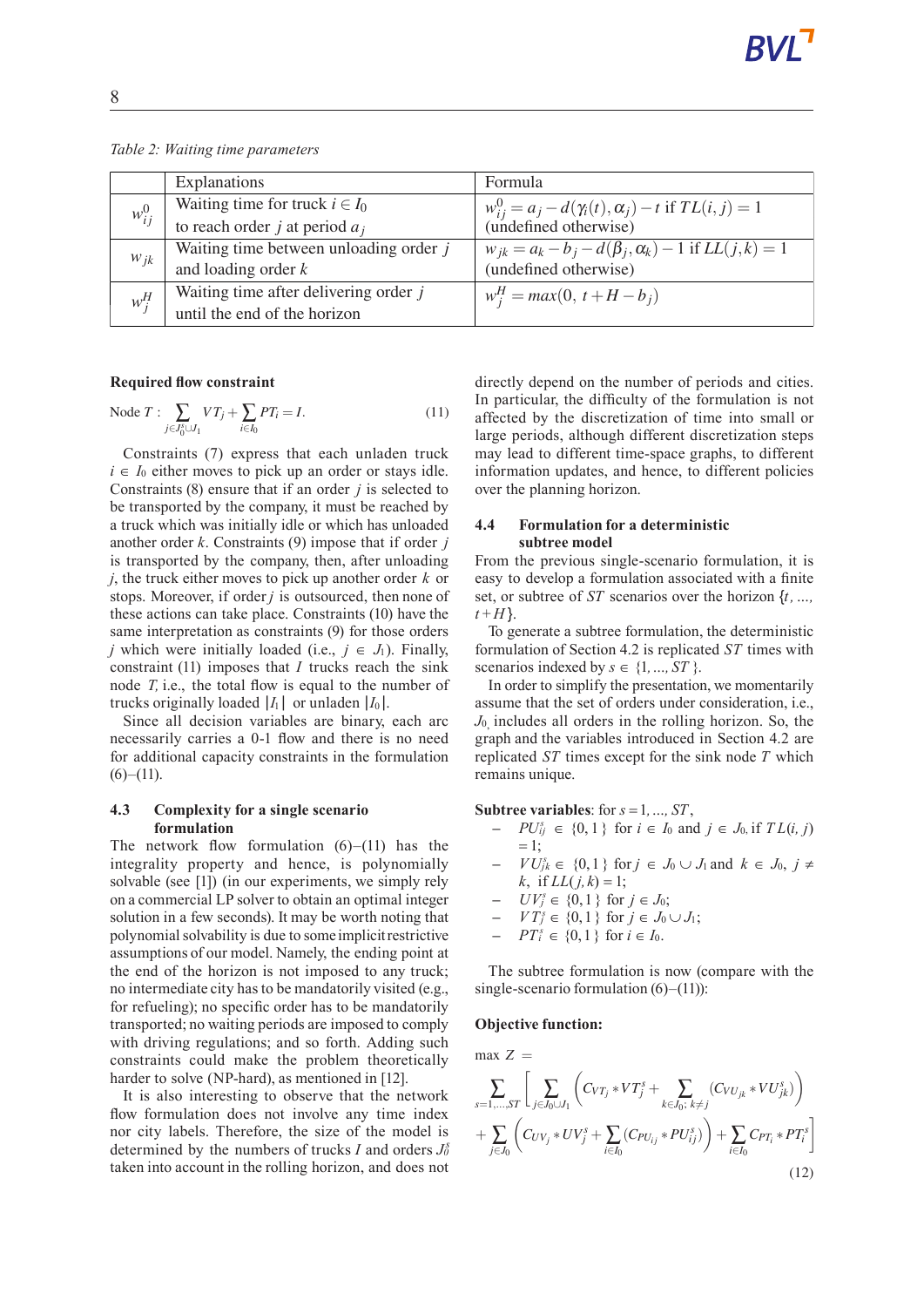subject to the following constraints

#### **Flow** conservation constraints

Node 
$$
P_i^s
$$
: 
$$
\sum_{j \in J_0} P U_{ij}^s + PT_i^s = 1
$$
  
for  $s = 1, ..., ST$  and for  $i \in I_0$ , (13)

Node 
$$
U_j^s
$$
:  $\sum_{i \in I_0} PU_{ij}^s + \sum_{k \in J_0 \cup J_1; k \neq j} VU_{kj}^s = UV_j^s$   
for  $s = 1, ..., ST$  and for  $j \in J_0$ ,  $(14)$ 

Node 
$$
V_j^s : UV_j^s = VT_j^s + \sum_{k \in J_0; k \neq j} VU_{jk}^s
$$
  
for  $s = 1, ..., ST$  and for  $j \in J_0$ , (15)

Node 
$$
V_j^s : VT_j^s + \sum_{k \in J_0} VU_{jk}^s = 1
$$
  
for  $s = 1, ..., ST$  and for  $j \in J_1$ . (16)

#### **Required flow constraints**

Node *T*: 
$$
\sum_{j \in J_0 \cup J_1} VT_j^s + \sum_{i \in I_0} PT_i^s = I
$$
 for  $s = 1, ..., ST$ . (17)

In view of the value assumed by the random variables in each scenario, some decision variables can be removed from the model, namely: for all *s* = 1*,…, ST* and for all  $j \in J_0$  such that  $q^s = 0$ ,

$$
PU_{ij}^s = 0 \quad \text{ for } i \in I_0,\tag{18}
$$

$$
UV_j^s = 0,\t\t(19)
$$

$$
VU_{jk}^{s} = 0 \quad \text{for } k \in J_0 \text{ and } k \neq j,
$$
 (20)

$$
VU_{kj}^s = 0 \quad \text{for } k \in J_0 \cup J_1 \text{ and } k \neq j,
$$
 (21)

$$
VT_j^s = 0.\t\t(22)
$$

As a unique set of actions is to be performed, nonanticipativity constraints must be added to ensure the consistency of the solutions over the different scenarios. Since we implement our model in a rolling horizon framework, we have chosen to express only those non-anticipativity constraints that ensure the consistency of actions taken at the current decision period *t.*Indeed, over the next decision step in period  $t + 1$ , new actions will be taken and all previous decisions will be reoptimized. Hence, fixing common actions within scenarios for periods  $\{t+1, ..., t+H\}$  is not mandatory to ensure consistency at period *t,* and omitting such constraints simplifies the model. (Note that under these simplifications, even a complete tree containing all possible scenarios would only give rise to an approximate model of the multi-periodstochastic problem, rather than an exact deterministic equivalent model.) Let us now explain this point in more detail.

Now, for any scenario *s*, in the current period *t*, each truck  $i \in I_1$  is on the move, and will just keep moving on until (at least) the next period. Each truck  $i \in I_0$  is located at  $\gamma_i(t)$  (associated with node  $P_i^s$ ), and all relevant, or "interesting" decisions at period *t* pertain to such trucks. The decisions can be of one of four types: for truck  $i \in I_0$  (recall that  $I_0$  contains all empty trucks as well as trucks unloaded at the end of the previous period), one can decide

- (a) either to load an item  $j \in J_0$  such that  $\alpha_j = \gamma_i(t)$  and to start moving toward  $\beta_j$ , in which case  $PU_{ij}^s = 1$ (and  $UV_j^s = 1$  follows as a consequence of Equation  $(14)$ ;
- (b) or to start moving unladen toward  $\alpha_j$  such that  $t + d(y_i(t), \alpha_i) = a_i$  and  $TL(i, j) = 1$ , in which case  $PU_{ij}^s = 1$ ;
- (c) or to wait for at least one period before moving unladen toward  $\alpha_i$  such that  $TL(i, j) = 1$  and  $t + d(\gamma_i)$  $(t)$ ,  $\alpha_j$   $>$   $\alpha_j$ , in which case  $PU_{ij}^s = 1$  (cf. Remark 1 in Section 3.2):
- (d) or to wait at location  $\gamma$ <sup>*i*</sup>(*t*) until the end of the horizon, in which case  $PT_i^s = 1$ .

All other variables  $(VU_{jk}^s, UV_j^s, VT_j^s)$  are associated with actions to be implemented in subsequent periods.

So, in order to ensure consistent decisions, we only have to force the replicated variables  $PU_{ij}^s$  to be equal in all scenarios when the travel time is exactly equal to  $a_j - t$ , as in cases (a) or (b) above; in all other cases, truck  $$ distinguish among those different cases. In summary, the subset of non-anticipativity constraints that we include in the model (and which bear on the decisions taken in period  $t$ ) are expressed by conditions  $(23)$ hereunder.

### **Non-anticipativity constraints for an unladen truck** *i* **in period***t***:**

$$
PU_{ij}^1 = PU_{ij}^s \text{ for } i \in I_0, j \in J_0, \text{ for } s = 2,...,ST
$$
  
and if  $t + d(\gamma_i(t), \alpha_j) = a_j$  and  $a_j \le t + D$ . (23)

After solving the optimization model (12)–(23) over the rolling horizon, actions for the current period *t* can be extracted to generate the value of the policy for this decision period. Given that loading operations, unladen movements and waiting decisions are consistent in period *t,*analyzing one single scenario's variables (e.g., for  $s = 1$ ) is enough to recover the profit of the policy during this decision period. Practically, analyzing for each unloaded truck *i* whether  $PU<sub>ij</sub>$ , or  $PT_i^1 = 1$  is enough to deduce the cost or profit due to truck *i* during period *t.*Consequently, at each decision step, the policy evaluation is similar to what is done for the single scenario representation.

### **4.5 Complexity for a subtree of scenarios**

We mentioned in Section 4.3 that the DVAP is polynomially solvable for a single scenario. On the other hand, we do not know the exact complexity of the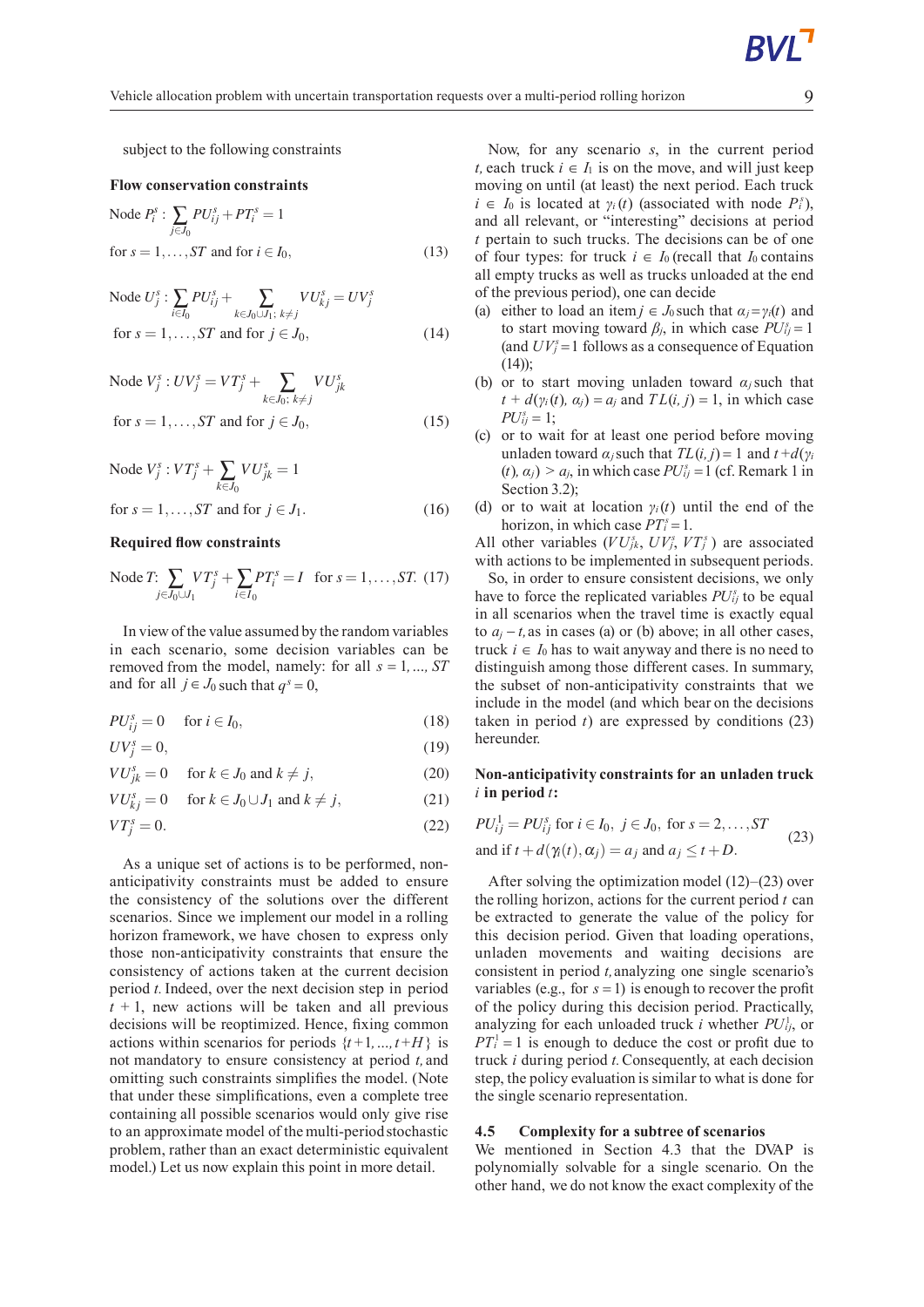subtree formulation. Because of the non-anticipativity constraints (23), this formulation can be viewed as an equal flow problem, and such problems are known to be generally NP-hard, except in specific cases (see [14]). In practice, however, we observed that we always obtain an optimal integer solution when solving the linear relaxation of the formulation (12)–(23), even for large instances (see Table 10). For the instances that we handled, the computing time remained within a few seconds (see Section 8.1), which is practically convenient. This is an important feature of our model since for other stochastic transportation problems, subtree formulations including integer variables may turn out to be computationally intractable (see, e.g., [3]). Therefore, we did not develop a specific algorithm to solve the subtree formulation.

# **5 ALGORITHMS**

In a rolling horizon framework, the sequence of decisions implemented in successive periods results from solving a sequence of optimization models using deterministic and stochastic information over a sequence of restricted horizons of length  $H+1$ . In this section, we describe several heuristic algorithms, based on the exact solution of approximate models, that can be used to compute (hopefully good) policies.

#### **5.1 Mono-scenario algorithms**

As suggested in Section 4.2, any scenario over {*t ,…,*  $t + H$ } yields a computationally efficient heuristic. We next detail some specific choices of scenarios.

#### *5.1.1 Optimistic scenario algorithm: Opt*

In this scenario, all orders  $j \in J_0$  are supposed to become available for transportation, i.e., *q<sup>j</sup>* is considered equal to 1 for all  $a_j \in \{t + RH + 1, ..., t + H\}$ . The policy issued from this scenario is called *Optimistic*.

#### *5.1.2 Modal value scenario algorithm: Mod*

This scenario generates a policy based on the modal value of the probability distribution: if  $p_j \geq 0.5$ , the scenario includes *j* ( $q_j = 1$ ), otherwise, order *j* is not included in the scenario  $(q_j = 0)$ . This scenario, like the optimistic one, may lead to extreme situations, i.e., discarding or keeping orders even if their probability of occurrence is close to 50%. Moreover, the expected profit of each order is not taken into account, but only its availability probability.

# *5.1.3 Expected Value Scenario algorithm: EG*

To avoid the drawbacks of the previous scenarios, a policy can be derived from a heuristic based on a modification of the optimistic scenario. This "pseudoscenario" includes all orders  $j \in J_0$  as in *Opt*, but the profit per period is set equal to its expectation  $g'$  =  $g_i * p_j$  instead of  $g_j$  for each order *j* with  $a_j \in \{t + j\}$ 

 $RH + 1, ..., t + H$ . Strictly speaking, the resulting deterministic instance is not really derived from a scenario in the sense of Section 4.1 (since the profits have been modified). Nevertheless, for the sake of simplicity, we refer to it as the *expected value scenario*. The value of the optimal policy forthisscenario is called the "Expectation of the Expected Value Solution", or EEVS (see [5]).

### **5.2 Multiple-scenario algorithms**

To find a single scenario leading to a good policy requires some luck. Another strategy might be to consider *K* random independent scenarios, called *calibration scenarios*, and to select or to generate a policy derived from the *K* corresponding solutions.

Two particular optimization methods based on multiple scenarios are described hereunder: a *Consensus algorithm Cs* and a *Restricted Expectation algorithm RE*<sup>∗</sup> . These methods rely on generic strategies for algorithmic design which, however, must be significantly tailored to the problem at hand (see [30] for a description of the generic principles, and [3] for an application). In each case, we assume that *K* calibration scenarios have been generated by Monte Carlo simulations based on the probability distributions of the availability variables  $q_i$ , for all orders *j* with  $a_j \in \{t + RH + 1, ..., t + H\}$ .

### *5.2.1 Consensus algorithm: Cs*

The deterministic models (6)-(11) associated with *K* calibration scenarios are solved independently, and the actions (load, move unladen, wait) for the current period *t* are recorded as  $\theta_k$  for  $k = 1, ..., K$ . The aim of the consensus algorithm *Cs* is to generate a new "compromise" solution based on the most frequent decisions taken among the solutions  $\theta_k$ . At first sight, a common decision means that corresponding variable values have to be the same in different solutions. Yet, identical decisions can also be derived from various variables in models associated with different scenarios. For instance, in a solution  $\theta_{k'}$ , the decision for a truck to wait in city *c* can be issued from a variable representing a complete standstill decision over the rolling horizon while in another solution  $\theta_k$ ,  $k \neq k'$ , the decision for this truck to wait might be issued from the plan to load in city *c* in the next period. Conversely, seemingly different, but globally equivalent decisions can be taken within two solutions  $\theta_k$ <sup>*'*</sup> and  $\theta_k$ <sup>*'*</sup>. Consider for instance, two idle trucks located at the same time in the same city. In solution  $\theta_k$ <sup>*t*</sup>, truck *A* waits, truck *B* loads, and conversely in solution  $\theta_k$ . These decisions are equivalent, even if the replicated variables are not indexed in the same way. So, there is a need for an aggregation phase of variables representing identical or equivalent decisions. These equivalent decisions can then be used to build a consensus solution. This gives rise to two distinct phases in our consensus algorithm.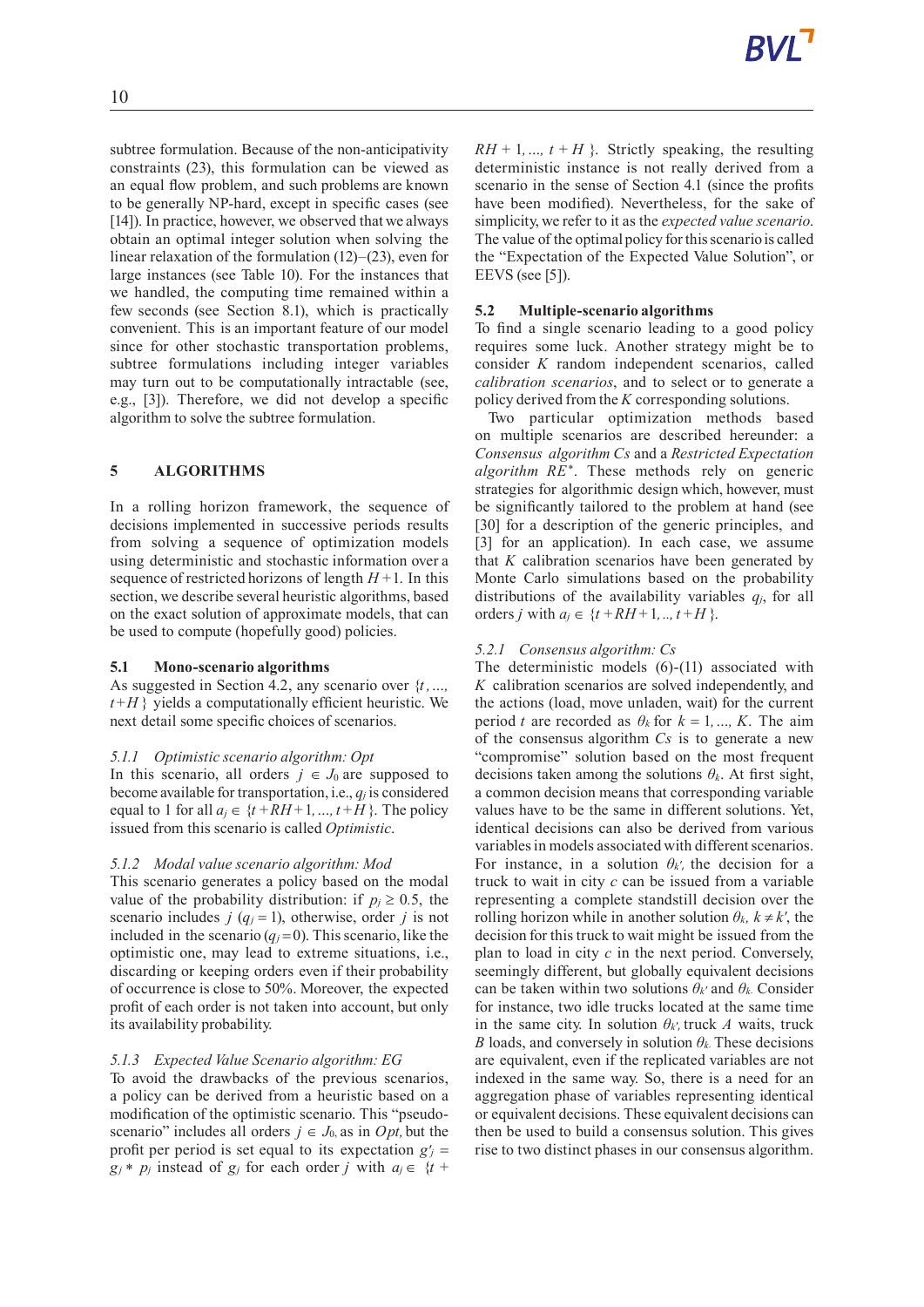First, in **the aggregation phase**, we generate several counters for each city  $c \in C$  for each kind of decision, namely, loading, moving unladen, or waiting. At the current period *t,*the counters are:

- **–**  $CL_{(c,i)}$ , number of solutions  $\theta_1, \ldots, \theta_K$  such that order *j* ∈ *J*<sub>0</sub> is loaded in city *c* ∈ *C* in period *t*;
- **–** *CE*(*c,c*1), total number of trucks planned to move unladen from city  $c$  to city  $c<sup>1</sup>$  in period  $t$ over all solutions  $\theta_1, \ldots, \theta_K$ ;
- **–** *CWc*, total number of trucks planned to wait in city  $c \in C$  in period *t* over all solutions  $\theta_1, \ldots, \theta_K$ .

Next, all loading operations and all unladen moves are aggregated per city *c*, so that the most frequent decisions among loading, moving unladen or waiting can be ranked per city. The resulting counters are divided by *K* and rounded to the nearest integer to get the number of decisions of each type per city regardless of parameter*K*. These integer values provide the number of similar decisions to be allocated to trucks located in each city, namely:

- 
$$
NL_c = \left[\frac{1}{K} \sum_{j \in J_0} CL_{(c,j)}\right]
$$
 number of trucks that  
should load in city *c*,

- $-$  *NE<sub>c</sub>* =  $\left[\frac{1}{K}\sum_{c^1 \in C}$  $CE_{(c,c^1)}$  number of trucks that should move unladen out of city *c*,
- $\mathcal{L} = \left[ \frac{1}{K} C W_{(c)} \right]$  number of trucks that should wait in city *c*.

This ends the aggregation phase of decisions.

**The allocation phase** consists of two parts. First, for each city *c* and for each idle truck currently located in *c*, we allocate an operation according to an iterative procedure consideringthe counters*NLc*, *NE<sup>c</sup>* or*NW<sup>c</sup>* in non-increasing order. For instance, if  $NL_c \geq NE_c$  and  $NL_c \geq NW_c$ , then the first truck should load an order. Each time an action is allocated to a truck, the value of the current indicator *NLc, NE<sup>c</sup>* or *NW<sup>c</sup>* is reduced by one. Therefore, for the next truck another kind of decision might be allocated. This first phase of the allocation procedure is repeated iteratively for each truck in each city.

The second phase of the allocation procedure aims at defining which order *j* should be loaded when a loading decision has been allocated to a truck and which destination city  $c<sup>1</sup>$  should be selected when an unladen move has been allocated. To select the order *j* to be loaded, loading counters from city *c* are ranked by non-increasing values of *CL*(*c,j*) and each order is allocated once subsequently.Similarly, unladen moves are specified according to non-increasing values of  $CE$ ( $c, c$ <sup>1</sup>). The current largest counter value is reduced by one after each allocation and counters are resorted accordingly.

In case of ties among *NL<sup>c</sup>* or *NE<sup>c</sup>* or *NWc,*preference is given first to loading, then to unladen moves. Finally, if some trucks remain unallocated after all counter values (*NLc,NEc,NWc*) are reduced to zero, the action allocated to these trucks is to wait.

At first sight, it seems promising to consider *K* scenarios rather than a single one in order to generate a decision that is more resilient to the variability of future realizations. Yet, the consensus procedure has its own drawbacks. In fact, the final plan is created according to an aggregate-disaggregate method. This process might destroy the structure or consistency of the solutions that are optimal for different scenarios  $k = 1, \ldots, K$ . Therefore, the consensus solution might not produce a better combination of decisions than any single scenario-based one, i.e.,  $\theta_1$ , ...,  $\theta_K$ .

### *5.2.2 Restricted Expectation algorithm: RE\**

In order to avoid the drawback of *Cs*, the Restricted Expectation algorithm *RE*<sup>∗</sup> is based on the selection of one single solution  $\theta_k$  associated with a calibration scenario  $k \in \{1, ..., K\}$ . As for the consensus algorithm, we denote by  $\theta_k$  the optimal values of the decision variables for the current period  $t$  and we denote by  $v_k$ the objective function value over the rolling horizon  ${f_t, ..., t + H}$ , for each calibration scenario  $k = 1, ..., K$ . In order to evaluate its quality, each decision  $\theta_k$  is applied in period *t* for every remaining scenario  $k' = 1, ..., K, k' \neq k$ . (This is always feasible as all scenarios coincide in period *t*.) Then, we solve again model (6)-(11) for the *H*-period scenario constrained by the actions  $\theta_k$  at *t*, and which coincides with scenario  $k'$ over  $\{t+1, ..., t+H\}$ . This yields an optimal value  $v_{(k,k')},$ for all  $k' \neq k$ . So, we get the cumulated objective value  $\Theta_k$ of action  $\theta_k$  in the cross-evaluation procedure:

$$
\Theta_k = v_k + \sum_{k'=1, \ k'\neq k}^{K} v_{(k,k')}.
$$
\n(24)

Finally, the solution  $\theta_k$  with the highest cumulated value  $\Theta_k = \Theta_k^*$  is selected and actions  $\theta_k$  are implemented in period *t*.

The cross-evaluation procedure is an attempt to evaluate the expected value of each solution, if it should be effectively applied.The qualifier "Restricted" reminds us that the number of calibrating scenarios *K* is much lower than the number of possible scenarios. When *K* increases, our confidence in the assumption that the cross-evaluation procedure provides a good estimate of the expected value of any solution  $\theta_k$ increases. Note that, whereas *Cs* requires solving *K* optimization sub-problems at every decision period,  $RE^*$  requires solving  $K^2$  such problems. This might become prohibitive in practice when *K* is large, even if each single optimization sub-problem is polynomially solvable.

### **5.3 Subtree algorithm: TR**

Finally, in order to avoid the drawbacks of *Cs* (solution deconstruction) and *RE*<sup>∗</sup> (selection of a solution associated with a single scenario), we can use the problem formulation presented in Section 4.4 to compute a best-compromise solution over a subset of *ST* randomly generated scenarios. We refer to this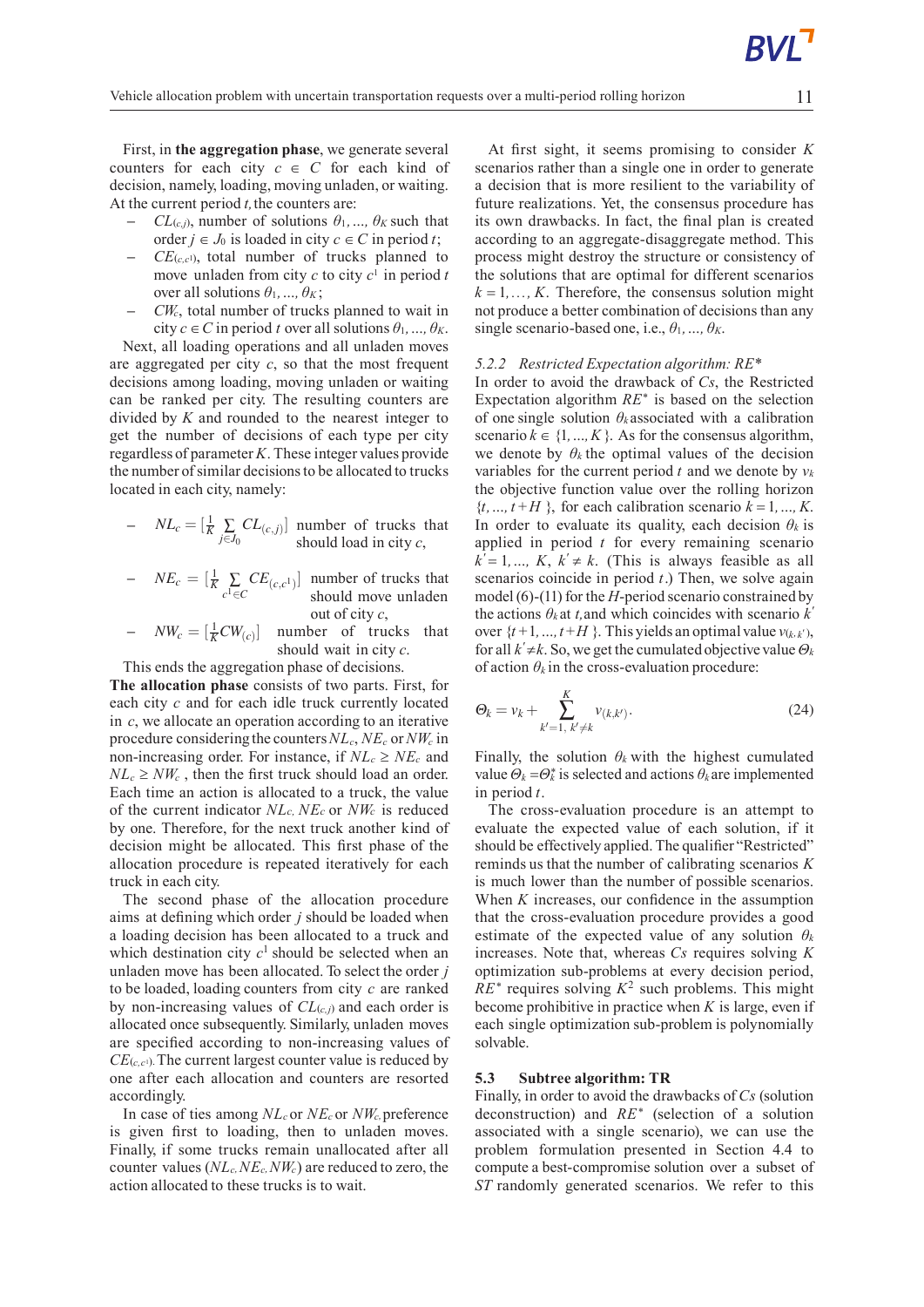method as a *subtree algorithm.* Under the assumption that each scenario *s* is independently and identically generated with probability *W<sup>s</sup>* (see Equation (3)), the objective function in Equation (12) provides a so-called *Monte Carlo estimator* of the expected profit due to the decisions made at the current period *t* (up to a constant factor *ST*). Monte Carlo estimators are commonly used in sampling-based optimization methods such as the generic Sample Average Approximation (SAA) approach; see, e.g., the discussion in [13].

Non-anticipativity constraints perform a similar role as the cross-evaluation procedure from *RE*<sup>∗</sup> , which fixes  $\theta_k$  for the current period while allowing different decisions in the remaining part of the rolling horizon according to each scenario (see [22]). Whereas these constraints cannot ensure that the best decision has been taken for any single scenario, a compromise solution based on the highest average profit over the subtree can be selected. The influence of parameter *ST* for the numerical performance of the subtree is analyzed in Section 8.1 and Section 8.3.

#### **6 INSTANCES**

**Temporal data**: In our experiments, similarly to [28], the rolling horizon parameter  $H$  is set to 4 periods. In practice, these 4 periods, together with the current decision period *t,*may represent 5 days of information available for planning over the weekly horizon {*t ,…,*  $t+4$ }. The deterministically revealed part of the horizon *RH* contains 1 period beyond the current period *t,*so *H* − *RH* = 3 periods contain stochastic forecasts. The whole horizon  $WH$  involves 20 periods with pickup periods  $a_j \in \{1, ..., 20\}$ , allowing deliveries outside the horizon. (This is consistent with the network flow formulation.) The rolling horizon process generates 16 effective decision steps, from period 1 to period 16, so that the length of the rolling horizon for the last decision is  $H = 4$ , as for all the other decision periods. An initial period "0" is added so asto start with afleet of unladen trucksthat might be initially moving or waiting. These starting conditions are similar for all algorithms and only slightly modify the expected profit value per period. Finally, the maximum unladen distance  $D$  is set to 1. Thus, no shortest path problems need to be solved in a preliminary phase (see Section 3).

| a | Decision periods | $\mathbf{c}$ |    |    |    |  |  |  |  |
|---|------------------|--------------|----|----|----|--|--|--|--|
|   | $\cdots$         | 16           | 17 | 18 | 19 |  |  |  |  |

*Fig. 2: Planning horizon (a: repositioning period for unladen fleet; b: first decision period; c: last decision period; c and d: deterministically revealed information periods for the last rolling horizon; e: stochastic information periods for the last rolling horizon)*

**Spatial data**: In our experiments, cities are positioned on three grids of sizes 10, 20, 25; see Figure 3. They represent a permanent network of logistical platforms aggregating the local clients' orders. All edges are of length 1 and the driving speed is fixed so that it takes one period to cross an edge. The maximal distance between cities is 4. In the literature, it is usual to avoid uniform spatial distributions of clients (see Solomon or Li-Lim instances at *http://www. sintef.no/Projectweb/TOP*). Our tests were accordingly performedwith complete graphs where each node of the grids is a city, but also with subgraphs where either 15 or 20 randomly selected nodes of the 25-city grid are designated as cities. So, in total, tests were performed with 9 types of graphs, namely, three complete grids of 10, 20 or 25 cities, three subgraphs (A, B or C) of 15 cities, and three subgraphs (A, B or C) of 20 cities.



*Fig. 3: Grids of 10, 20 and 25 cities*

**Orders**: The data describing the orders are generated in two different ways. For a first set of instances (*orders linked to duration*), we assume that each set of cities is homogeneous. So, each order is randomly and uniformly assigned a pick-up city  $\alpha$ <sup>*j*</sup>, a destination *β*<sup>*j*</sup>, and a pick-up date *a*<sup>*j*</sup> ∈ {1, …, *WH*}. The probability  $p_i$  that order *j* becomes available for transportation is assumed to depend on the trip duration. Namely, four probability distributions are considered, as displayed in Table 3. For example, according to distribution 2, the probability to become available is  $p_j = 0.5$  for an order which has a trip duration equal to 3. The choice of these distributions is derived from the gravity model transposed in Reilly's law of retail gravitation (see [21]). Notice that  $p_j$  may be equal to 1, meaning that some deterministic information may be included in  ${t + RH + 1, ..., t + H}.$ 

For each combination of a graph and a probability distribution, we generate an instance including 150 (potential) orders with pick-up dates in the horizon  $\{1, \ldots, WH\}$ , and another one including 200 (potential)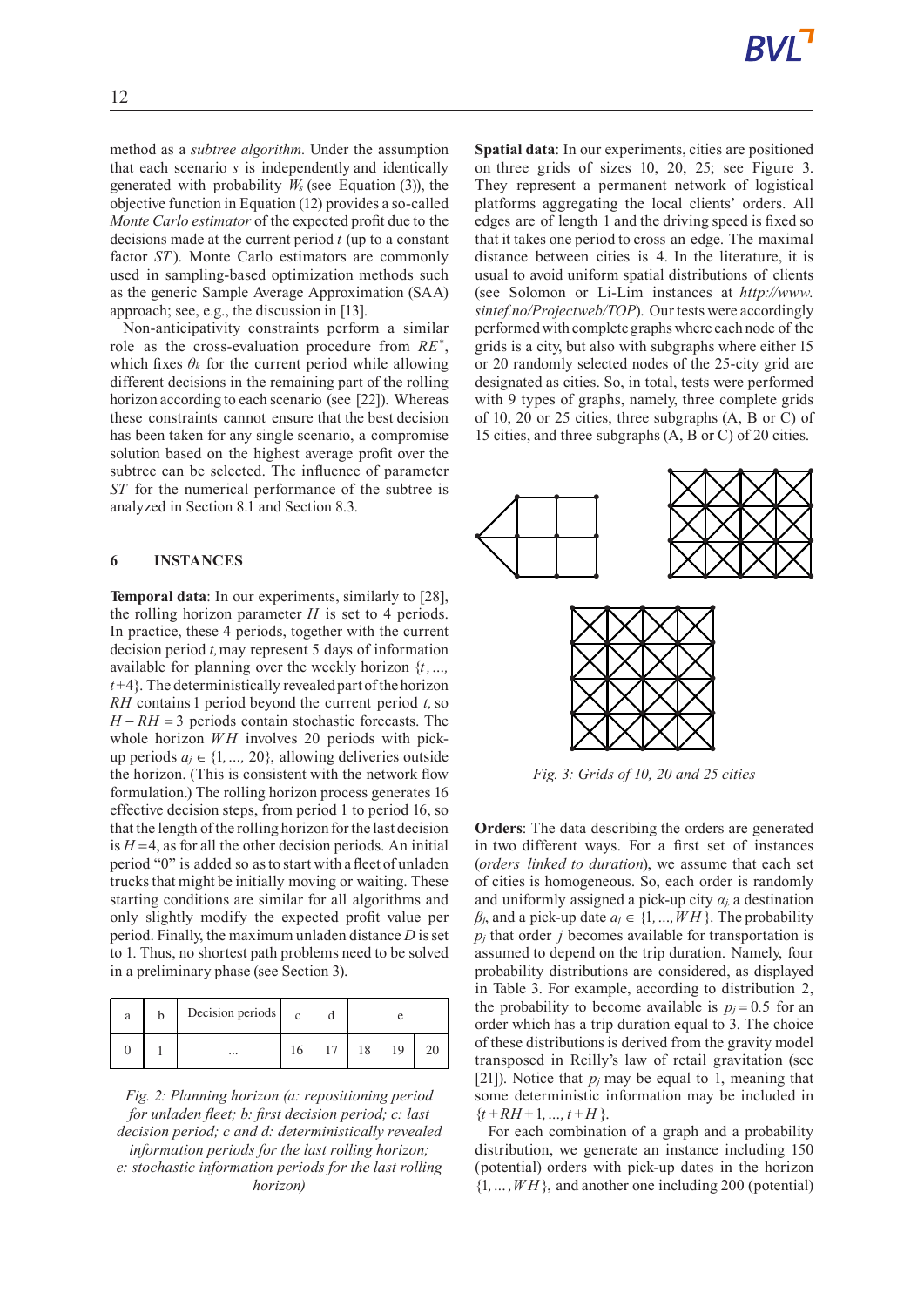orders. Thus, we obtain 72 instances in the class '*orders linked to duration*' (9 graphs, 4 probability distributions, 2 densities of orders).

*Table 3: Probability p<sup>j</sup> of order availability according to the trip duration dj: distributions 1 to 4*

| <b>Duration</b>       |      |      |      |      |
|-----------------------|------|------|------|------|
| <b>Distribution 1</b> |      | 0.5  | 0.33 | 0.25 |
| <b>Distribution 2</b> | 0.25 | 0.33 | 0.5  |      |
| <b>Distribution 3</b> | 0.75 | 0.5  | 0.33 | 0.25 |
| <b>Distribution 4</b> | 0.5  | 0.5  | 0.5  | 0.5  |

For a second set of instances (*orders linked to city range*), the size of each city is assumed to fall in one of three ranges, namely, large, medium, or small. The medium cities are most abundant in instances of type A, all city sizes are equally frequent in type B, and the small cities are most abundant in type C, as shown in Table 4. For example in the subgraph 15-25 A, there are 4 large cities, 6 medium cities, and 5 small cities. (Note that we did not include the complete grids in this set of instances.)

*Table 4: Number of cities per range in each subgraph*

| City range                         | Large | Medium | Small |
|------------------------------------|-------|--------|-------|
| Subgraph 15-25 A: cities per range |       |        |       |
| Subgraph 15-25 B: cities per range |       |        |       |
| Subgraph 15-25 C: cities per range |       |        |       |
| Subgraph 20-25 A: cities per range |       |        |       |
| Subgraph 20-25 B: cities per range |       |        |       |
| Subgraph 20-25 C: cities per range |       |        | 12    |

Then,  $\alpha_i$  and  $\beta_i$  are randomly generated with probability proportional to 4, 3, and 2 for large, medium, and small cities, respectively. (This is again inspired from [21].) So, the larger the city, the more orders are picked up from or delivered to it. The pick-up dates  $a_i$  are uniformly drawn in the horizon  $\{1, \ldots, WH\}$ . For the probabilities  $p_j$  we consider again 4 possible distributions which depend on the range of the pick-up city *a<sup>j</sup>* as shown in Table 5. For example, according to distribution 5, for an order which must be picked in a large city, the probability to become available is  $p_j =$ 0*.*75.

Each instance includes 150 (potential) orders. So, there are 24 instances in the class '*orders linked to city range*' (6 graphs, 4 probability distributions, 150 orders).

*Table 5: Probability p<sup>j</sup> of order availability according to the range of the pick-up city αj: distributions 5 to 8*

| City range            | Large | Medium | Small |
|-----------------------|-------|--------|-------|
| <b>Distribution 5</b> | 0.75  | 0.5    | 0.33  |
| <b>Distribution 6</b> |       | 0.5    | 0.25  |
| <b>Distribution 7</b> | 0.25  | 0.33   | 0.75  |
| <b>Distribution 8</b> | 0.5   | 0.5    | ი 5   |

**Economic data**: The profit per period for load *j*, that is, *gj*, is set randomly and uniformly in the interval [80, 120] (monetary units: MU); the unladen trip cost per period, *e*, is set to 100 MU; the waiting cost per period, *f,*is set to 75 MU, as fuel cost usually represents approximately 25% of the total cost *e*. The difference between *f* and *e* (25 MU) is smaller than *gj*, so that moving unladen towards an order is more profitable than staying at standstill.

Trucks: Each instance involves 10 trucks randomly and uniformly allocated to any city  $\gamma_i(0) \in C$  in the initial period  $t = 0$ , for  $i = 1, ..., 10$ .

### **7 INTERPRETATION OF RESULTS**

### **7.1 Bounds**

In general, the policy selected by any algorithm suffers from two drawbacks when compared to the optimal solution  $\pi^*$  that could be computed if we had complete deterministic knowledge of the complete scenario over a fully revealed horizon of length *W H.* Firstly, it results from a sequential process implementing, at each decision period, actions issued from solutions over rolling subhorizons of limited length; but such a sequence of optimal or suboptimal short-term solutions does not build the optimal long-term one. Secondly, each rolling horizon solution is based on stochastic information and not on the fully revealed deterministic information over the rolling horizon. So, the policy might not be optimal even in a short-term perspective.

We denote by  $O^*$  the value of the (a posteriori, omniscient) optimal solution over the fully revealed complete horizon of length *W H*. This value can be computed by the deterministic network flow formulation of Section 4.2. It provides an upper bound for the best possible attainable value:  $\mu_{\pi^*} \leq O^*$ . We can easily compute this value over the relatively short horizon of  $WH = 20$  periods.

Further, we denote by  $O^*(H)$ , the value of the solution obtained by solving optimally (a posteriori) a sequence of deterministic problems over fully revealed rolling subhorizons of length *H.*This value provides a very optimistic estimate of the value of policy  $\pi^*$ : that is, we cannot be sure that  $\mu_{\pi^*} \leq O^*(H)$ , always, but in practice, we can expect the inequality to hold, except for some pathological instances (as in [6]). Note that the difference  $O^* - O^*(H)$  provides an estimate of the foregone profit due to the limited size *H* of the rolling horizon imposed by the order booking process and by the forecasting possibilities (see Section 7.2).

Finally, we denote by *O*<sup>∗</sup> (*RH*) the value of the *myopic policy* derived by solving a sequence of deterministic problems over sub-horizons of size *RH* (which contain fully revealed information, by definition). In a sense, this policy is opposite to the optimistic policy where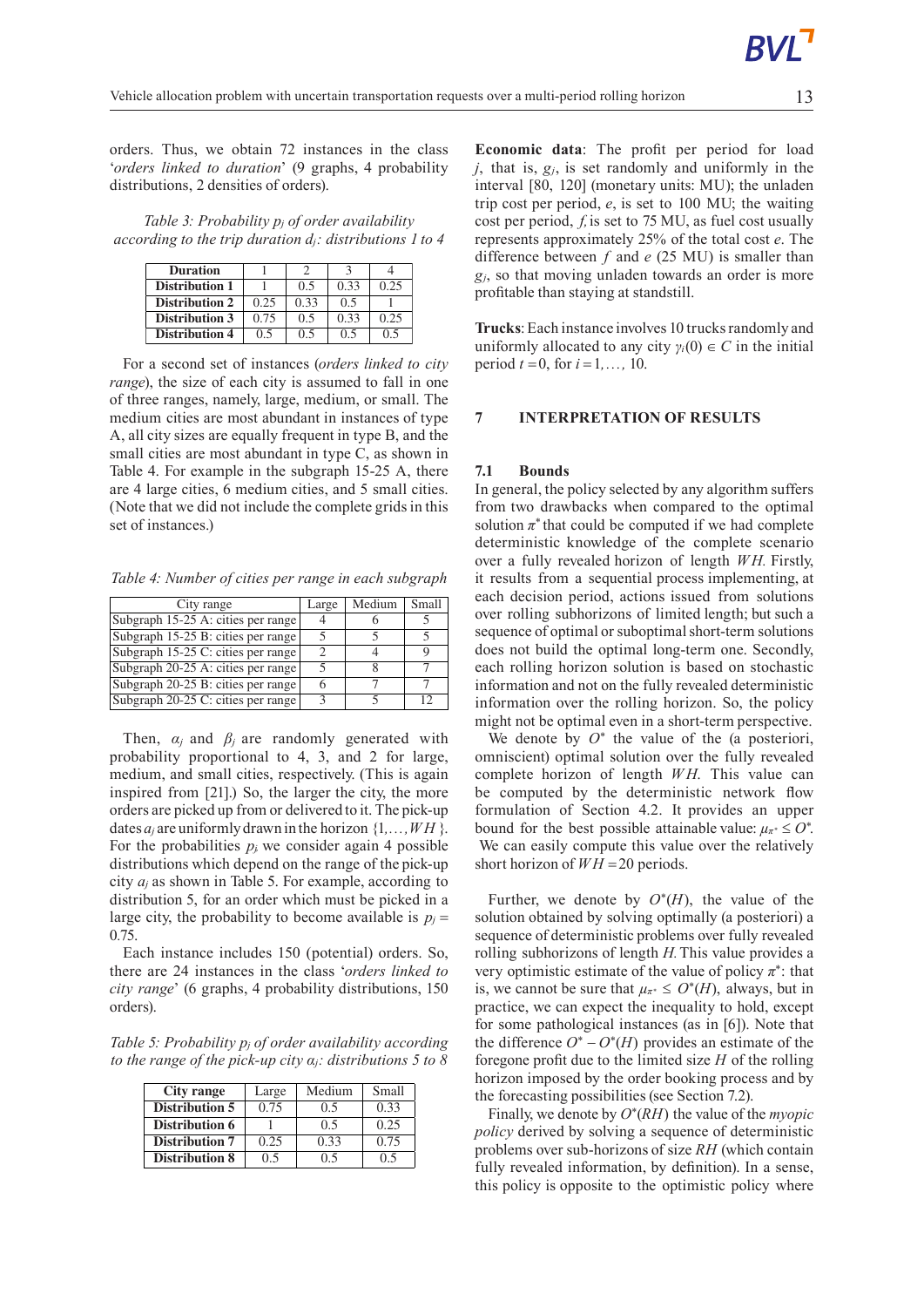all *q<sub>j</sub>* are considered equal to 1 for  $a_j \in \{t + RH + I\}$ 1, ...,  $t + H$ }. The value  $O<sup>*</sup>(RH)$  provides an empirical lower bound on the best policy value  $\mu_{\pi^*}$ . Indeed,  $\pi^*$ takes into account the same deterministic information as the myopic policy, as well as additional stochastic information over the rolling horizon. If  $\mu_{\pi^*} \leq O^*(RH)$ , this means that we draw no profit from the algorithm developed to deal with this additional information available to  $\pi^*$ .

In summary, the objective of our algorithms is to compute a best policy  $\pi^*$ , and we can expect that:

$$
O^*(RH) \le \mu_{\pi^*} \le O^*(H) \le O^*.
$$
 (25)

Note again that  $O^*(H)$  and  $O^*$  are not derived from policies, since their computation relies on information that it not available at time  $t$ . Note also that  $O^*$  is always an upper bound on the other values in (25), but for any particular instance, it may happen that  $O^*(H)$  $O^*(RH)$ , and  $\mu_{\pi}$  may turn out to be smaller than  $O^*(RH)$ even for a policy  $\pi$  which takes stochastic information into account. Such "reversals of inequalities" are even more likely to be observed when we compare the values obtained by several algorithms on a particular scenario, or subset of scenarios. (see, for instance, the results in Table 11).

#### **7.2 Value of the stochastic information**

If  $O^*(RH)$  is approximately equal to  $O^*(H)$ , i.e., if *O*∗ (*RH*) is not significantly smaller than *O*<sup>∗</sup> (*H*) (see Section 7.3), it means that any reasonable algorithm should generate a profit  $\mu_{\pi}$  which is close to both the lower bound and the upper bound. When this happens, the stochastic information contained in the horizon  ${t + RH + 1, ..., t + H}$  appears to be useless, and the optimization process can be based on the deterministic information contained in the horizon  $\{t, ..., t + RH\}$ . Therefore, a preliminary check in our research framework is to analyze whether the gap between the bounds  $O^*(RH)$  and  $O^*(H)$  is economically significant. We accordingly define the metric EVMPM as:



*Fig.4: Bounds and values of information with expected value scenario*

- *Expected value of the multi-period model*: 
$$
EVMPM = O^*(H) - O^*(RH)
$$
 (26)

When EVMPM is significant, the best policy value returned by any of our algorithms provides an estimate of  $\mu_{\pi^*}$  and we can compute the following values (EVSS) should not be confused with EEVS, which has been defined in Section 5.1.3).

\n- Expected value of the stochastic solution: 
$$
EVSS = \mu_{\pi^*} - EEVS
$$
 (27)
\n- Expected value of the perfect information:  $EVPI = O^* - \mu_{\pi^*}$  (28)
\n

These metrics are classical in stochastic optimization (see, e.g., [5]). Since we use them here in a multiperiod framework, we sometimes find it instructive to complement them with additional metrics which split the value of the perfect information (EVPI) into two sub-values, namely: the value of the short-term accessible information, or EVAI, and the value of the long-term information pertaining to the tail, or EVTI, as introduced in [3]:

- **–** *Expected value of the accessible information*:  $EVAL = O*(H) - \mu_{\pi^*}$  (29)
- **–** *Expected value of the tail information*:  $EVTI = O^* - O^*(H)$  (30)

It follows immediately that  $EVPI = EVAL + EVTI$ . See Figure 4) for an illustration of the relation between the different metrics. If some of the above values are statistically significant and economically relevant, it might be interesting for the transportation company to modify the information it collects by:

- 1) investing in its information system or changing its processes so as to collect more deterministic data over a longer horizon *RH*;
- 2) changing the booking process or forecasting tool in order to increase *H*.

Of course, beside improving the data collection, another option may also consist in developing optimization techniques leading to a better policy  $\pi^*$ .

### **7.3 Statistical validation of policy performance**

Evaluating the expected value  $\mu_{\pi}$  of a policy  $\pi$ theoretically requires to consider all potential realizations of the stochastic parameters, i.e., all potential scenarios. Since the number of scenarios is huge,  $\mu$ *π* can only be approximated on a restricted subset of scenarios. In our computational experiments, we evaluate *µ<sup>π</sup>* by generating a random sample *F* of *test scenarios*. An estimate  $\hat{\mu}_{\pi}$  of  $\mu_{\pi}$  is then given by:

$$
\hat{\mu}_{\pi} = \frac{1}{|F|} \sum_{s \in F} C(\pi, s),\tag{31}
$$

where  $C(\pi, s)$  is the value of the solution generated by  $\pi$  over scenario *s*. (Note that the test scenarios are conceptually and numerically distinct from the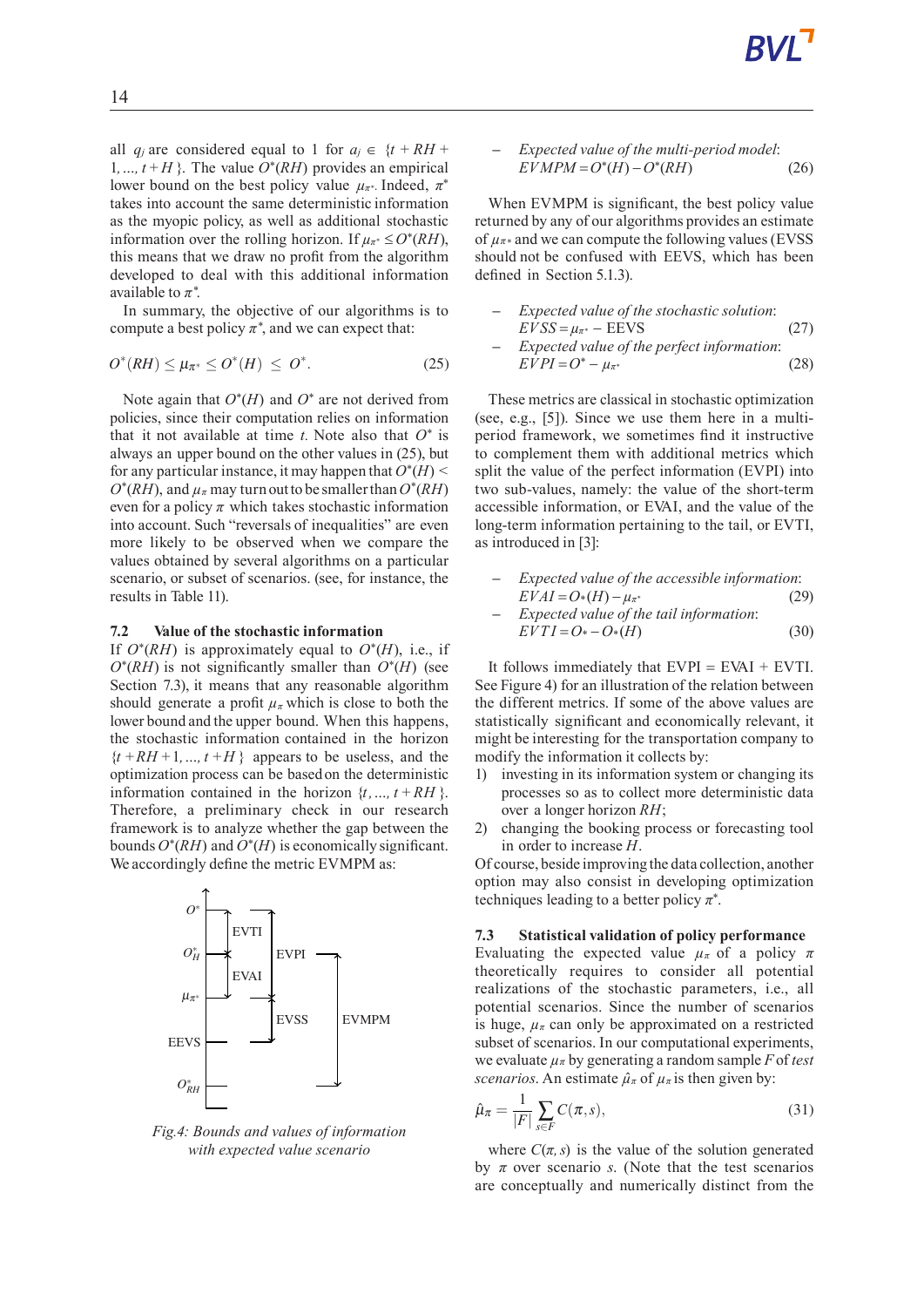calibration scenarios introduced in Section  $5.2$ : the test scenarios are used to simulate the realization of random client requests, and to test *ex post* the performance of the algorithm in this simulated setting, whereas the calibration scenarios are gimmicks used by the algorithms in order to evaluate *ex ante* the impact of potential decisions.)

The bounds presented in Section 7.1 can be similarly approximated, leading to estimates  $\hat{O}^*(RH)$ ,  $\hat{O}^*(H)$ and  $\hat{O}^*$ . Analogously to (25), we expect to find:

$$
\hat{O}^*(RH) \leq \hat{\mu}_{\pi^*} \leq \hat{O}^*(H) \leq \hat{O}^*, \tag{32}
$$

For the sake of simplicity, we use the same notations for the estimates and for the true bounds in the rest of the document, i.e.,  $O^*$  represents its estimate  $\hat{O}^*$ , and so forth.

As small differences between the estimated values  $\mu_{\pi(1)}$  and  $\mu_{\pi(2)}$  obtained for two distinct policies  $\pi$ (1) and  $\pi$  (2) might be due to random effects, their statistical significance must be assessed. For each fixed instance, we use the same set of test scenarios *F* in order to reduce the variance of the observed differences between policies. After checking normality of the distribution of results(using aShapiro-Wilk nonnormality test), we can apply a paired-sample*Z*-test to compare the values  $\mu_{\pi(1)}$  and  $\mu_{\pi(2)}$ . One-sided tests are used in the discussions of our results.

$$
H_0: \mu_{\pi(1)} = \mu_{\pi(2)} \text{ vs. } H_1: \mu_{\pi(1)} > \mu_{\pi(2)}.
$$
 (33)

As the objective function is profit maximization, we say for short that policy  $\pi(1)$  *outclasses* policy  $\pi(2)$  on a given instance if we can reject  $H_0$  *vs.*  $H_1$  at a predefined confidence level. In our experiments, the number of test scenarios used to evaluate  $\mu_{\pi}$  for every policy  $\pi$  and for every instance, is  $|F| = 30$  (meaning that  $16 \times 30 =$ 480 single-period decisions are actually generated by each algorithm for each instance), and the confidence level is fixed at 95%; that is, policy  $\pi(1)$  outclasses policy  $\pi(2)$  if the *Z* statistic is larger than 1.65.

#### **8 EXPERIMENTAL RESULTS**

### **8.1 Implementationand algorithmic parameters**

All algorithms have been implemented in Java. The experiments have been performed on a personal laptop computer (Core 2 Duo 2GHz, 2GB of RAM, Windows). The integer linear programming problems were solved using IBM ILOG CPLEX 12 with default settings. The running time per decision period for a single scenario was around 0.1 sec, but the data management operations (inputs-outputs) linked to the rolling horizon lead to a few seconds of computing time per decision period. So, clearly, solving a single period problem, as required on a daily basis in a real-world environment, is

computationally affordable. However, for the purpose of statistical validation and due to the rolling horizon process, we had to tackle 16 decision periods per test scenario and  $|F| = 30$  test scenarios per instance. This leads to 480 single-period network flow computations per instance for each of the three bounds  $O<sup>*</sup>(RH)$ , *O*∗ (*H*) and *O*<sup>∗</sup> , and for each algorithm *Opt,Mod* and *EG*.

After preliminary testing, the algorithmic parameter *K* representing the number of calibrating scenarios for the consensus algorithm *Cs* was set to 10. Indeed, initial analysis showed that most of the decisions over the *K* calibrating scenarios are similar. This leads to identical decisions for loading, moving unladen or waiting over most of the calibration scenarios, and decision frequencies expressed as percentages lie either between 0 and 10%, or between 90 and 100% when considering all calibrating scenarios. Therefore, increasing *K* has little influence, as also demonstrated by a sensitivity analysis on this algorithmic parameter. With  $K = 10$ , *Cs* requires solving 480  $*$   $K = 4800$ network flows models per instance in order to test and to validate the performance of the algorithm (but only  $K = 10$  flow models to make a decision in any time period).

For the restricted expectation algorithm *RE*<sup>∗</sup> , the running speed becomes an issue as  $K^2$  optimization subproblems have to be solved at each period. Sensitivity analysis also showed that increasing *K* beyond 10 calibrating scenarios does not statistically improve the values obtained. This results in  $480 \times K^2$  = 48000 networkflow computations per instance for *RE*<sup>∗</sup> (and again, only  $K^2 = 100$  flow models at any single decision period).

For the subtree algorithm *TR*, the number of calibrating scenarios *ST* was set either to 10 or 30, leading to subtree models labeled *T R*<sup>10</sup> and *T R*30. In our experiments, the running time increased almost proportionally to the number of calibration scenarios (about 1 second per decision period for *TR*10, and about 3 seconds for *TR*30). So, even if the data management time was larger due to the model size, the total running time for the subtree algorithm *TR* was smaller than for the multiple-scenario algorithms *RE*<sup>∗</sup> .

#### **8.2 Result tables**

Results and statistical comparisons of policy performances are provided in Tables 6 to 8, where instances are referenced in the form "Distribution-Graph"; so, for example, instance 1-20-25C is associated with the probability distribution 1 from Table 3 and with the subgraph 20-25C from Table 4. The left half of Tables  $6, 7, 8$  displays the value of the objective function produced by various algorithms for three sets of instances (average value over 30 test scenarios, for each instance). More precisely, the (average) value of  $O^*(RH) = O^*1$  and of  $O^*(H) =$ *O*<sup>∗</sup>4 is displayed for each instance. The difference EVMPM =  $O^*$ 4 –  $O^*$ 1 is the expected value of the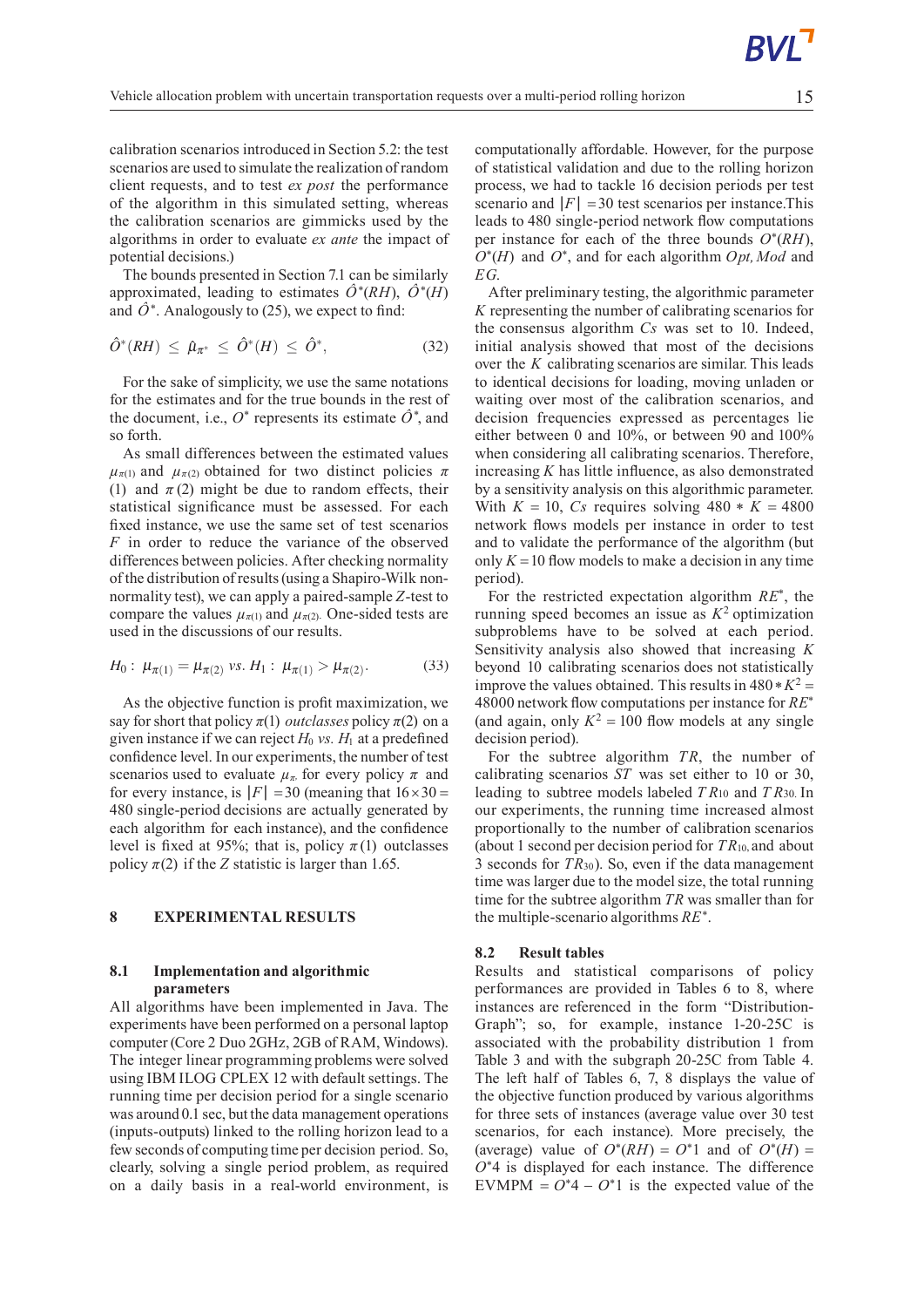|                                  |                   | $\overline{R}$ and $\kappa$             |        |                                            |                                  |                   |                     |                   |                   | $-1.54$ $(TR_{10})$                                                                                                                                                                                                                                                                                                                                                                          |                   | $-0.50$ $(TR_{10})$ |          | $-0.20~(TR_{10})$                                                                                 |                     |                                                         | $-0.36$ (Mod)     |                                                                                                                                                                                                                                                                                                                                                                                              | $-0.65$ $(TR_{10})$ |               | $\overline{0.92}\left(\overline{TR}_{10}\right)$ |                                            |                            |                     |                   |                                                                                                                                                                                                                                                                                                                                                                           |                       |                      | $-1.24$ $(TR_{10})$                                                                  |                   | $-0.60(Cs)$        |                                                                                                                 |                     |               |                     |                     |                   |                   |                      |             |
|----------------------------------|-------------------|-----------------------------------------|--------|--------------------------------------------|----------------------------------|-------------------|---------------------|-------------------|-------------------|----------------------------------------------------------------------------------------------------------------------------------------------------------------------------------------------------------------------------------------------------------------------------------------------------------------------------------------------------------------------------------------------|-------------------|---------------------|----------|---------------------------------------------------------------------------------------------------|---------------------|---------------------------------------------------------|-------------------|----------------------------------------------------------------------------------------------------------------------------------------------------------------------------------------------------------------------------------------------------------------------------------------------------------------------------------------------------------------------------------------------|---------------------|---------------|--------------------------------------------------|--------------------------------------------|----------------------------|---------------------|-------------------|---------------------------------------------------------------------------------------------------------------------------------------------------------------------------------------------------------------------------------------------------------------------------------------------------------------------------------------------------------------------------|-----------------------|----------------------|--------------------------------------------------------------------------------------|-------------------|--------------------|-----------------------------------------------------------------------------------------------------------------|---------------------|---------------|---------------------|---------------------|-------------------|-------------------|----------------------|-------------|
|                                  |                   | $T R_{30}$<br>$E G$<br>$\frac{1}{3.52}$ |        |                                            |                                  | 3.10              | 1.64                | 1.98              | $\overline{1.71}$ | $\frac{1.43}{4.25}$                                                                                                                                                                                                                                                                                                                                                                          |                   | 4.88                | 2.16     | 1.56                                                                                              | $\frac{1.27}{2}$    | $\overline{2.50}$                                       | $\frac{66}{10}$   | 0.24                                                                                                                                                                                                                                                                                                                                                                                         | $\frac{1.86}{0.25}$ |               |                                                  | $\frac{15}{10}$<br>$\frac{12}{11}$         |                            | 2.99                | 3.04              | 2.47                                                                                                                                                                                                                                                                                                                                                                      | $\frac{1.41}{2.22}$   |                      | $\frac{35}{1.36}$                                                                    |                   |                    | $\frac{2.34}{2.56}$                                                                                             |                     |               | 4.42                | 3.64                | 3.38              | 0.06              | 1.85                 |             |
|                                  |                   | $\boldsymbol{\wedge}$                   |        | $\frac{TR_{30}}{5.55}$                     |                                  | 2.50              | $\overline{1.23}$   | 5.16              | 3.35              | $\frac{4.48}{1.99}$                                                                                                                                                                                                                                                                                                                                                                          |                   | $\overline{4.59}$   |          | $\frac{2.26}{2.42}$                                                                               | $\frac{1.08}{3.12}$ |                                                         | $\overline{2.69}$ | $\frac{1}{2.40}$                                                                                                                                                                                                                                                                                                                                                                             | 3.72                | 1.26          |                                                  | $\frac{3.43}{3.21}$                        |                            | $\overline{0.39}$   | 4.18              | $\frac{3.38}{0.98}$                                                                                                                                                                                                                                                                                                                                                       |                       |                      | 5.75                                                                                 |                   |                    | $\frac{4}{5}$ $\frac{6}{5}$ $\frac{1}{2}$ $\frac{1}{2}$ $\frac{1}{2}$ $\frac{1}{2}$ $\frac{1}{2}$ $\frac{1}{2}$ |                     |               | $\frac{4.65}{ }$    | 3.88                | $\frac{3.73}{ }$  |                   | $\frac{513}{ }$      |             |
| Z-statistic value                |                   | $\frac{1}{T R_{30}}$<br>$T R_{10}$      |        | $\overline{1.63}$                          | $\frac{64}{6}$                   | 1.71              | $\frac{1.04}{0.17}$ |                   |                   | $\frac{1}{4}$ , $\frac{1}{3}$ , $\frac{1}{4}$ , $\frac{1}{8}$ , $\frac{1}{8}$ , $\frac{1}{8}$ , $\frac{1}{8}$ , $\frac{1}{8}$ , $\frac{1}{8}$ , $\frac{1}{8}$ , $\frac{1}{8}$ , $\frac{1}{8}$ , $\frac{1}{8}$ , $\frac{1}{8}$ , $\frac{1}{8}$                                                                                                                                                |                   |                     |          |                                                                                                   |                     |                                                         |                   |                                                                                                                                                                                                                                                                                                                                                                                              |                     |               |                                                  |                                            |                            |                     |                   |                                                                                                                                                                                                                                                                                                                                                                           |                       |                      |                                                                                      |                   |                    |                                                                                                                 |                     |               |                     | $\frac{1.45}{0.82}$ |                   | 0.54              | 0.48                 |             |
|                                  | $\overline{O^*4}$ | $\geq$ 7 $R_{10}$                       |        | 5.74                                       |                                  | $\overline{3.21}$ |                     |                   |                   | $ \frac{16}{16} $ $\frac{17}{15} $ $\frac{18}{15} $ $\frac{13}{15} $                                                                                                                                                                                                                                                                                                                         |                   |                     |          |                                                                                                   |                     |                                                         |                   |                                                                                                                                                                                                                                                                                                                                                                                              |                     |               |                                                  |                                            |                            | 0.35                |                   | $\frac{1}{4} \frac{1}{12} \frac{1}{12} \frac{1}{12} \frac{1}{12} \frac{1}{12} \frac{1}{12} \frac{1}{12} \frac{1}{12} \frac{1}{12} \frac{1}{12} \frac{1}{12} \frac{1}{12} \frac{1}{12} \frac{1}{12} \frac{1}{12} \frac{1}{12} \frac{1}{12} \frac{1}{12} \frac{1}{12} \frac{1}{12} \frac{1}{12} \frac{1}{12} \frac{1}{12} \frac{1}{12} \frac{1}{12} \frac{1}{12} \frac{1}{$ |                       |                      |                                                                                      |                   |                    |                                                                                                                 |                     |               |                     | 4.41                | $\frac{3.49}{ }$  | 3.66              | 6.41                 |             |
|                                  | $\overline{O^*4}$ | $\lambda$ $E$                           |        | 9.71                                       | $\frac{8}{48}$                   |                   |                     |                   |                   | $\frac{1}{2} \frac{1}{2} \frac{1}{2} \frac{1}{2} \frac{1}{2} \frac{1}{2} \frac{1}{2} \frac{1}{2} \frac{1}{2} \frac{1}{2} \frac{1}{2} \frac{1}{2} \frac{1}{2} \frac{1}{2} \frac{1}{2} \frac{1}{2} \frac{1}{2} \frac{1}{2} \frac{1}{2} \frac{1}{2} \frac{1}{2} \frac{1}{2} \frac{1}{2} \frac{1}{2} \frac{1}{2} \frac{1}{2} \frac{1}{2} \frac{1}{2} \frac{1}{2} \frac{1}{2} \frac{1}{2} \frac{$ |                   |                     |          | $\frac{4}{3}$ $\frac{5}{3}$ $\frac{3}{4}$ $\frac{1}{5}$ $\frac{1}{6}$ $\frac{5}{6}$ $\frac{7}{2}$ |                     |                                                         |                   | $\overline{2.10}$                                                                                                                                                                                                                                                                                                                                                                            | $\frac{4.92}{1.31}$ |               |                                                  | $\frac{3.54}{5.30}$                        |                            | 2.59                | 6.17              | 3.95                                                                                                                                                                                                                                                                                                                                                                      | $\frac{6.04}{4.79}$   |                      | 6.84                                                                                 | $\overline{5.72}$ | 7.06               | $\overline{3.71}$                                                                                               | $\frac{5.39}{6.24}$ |               | 9.98                | 7.72                | 6.39              | $\overline{3.07}$ | 6.83                 |             |
|                                  | $O*16$            | $\boldsymbol{\wedge}$                   | $O^*4$ | $\frac{4.39}{7.91}$                        |                                  | 8.36              |                     |                   |                   | $\frac{815}{812899500}$                                                                                                                                                                                                                                                                                                                                                                      |                   | $rac{5.70}{8.89}$   |          |                                                                                                   |                     | $\frac{1}{6}$ $\frac{1}{3}$ $\frac{1}{8}$ $\frac{1}{8}$ |                   | $rac{8}{36}$<br>$rac{8}{36}$                                                                                                                                                                                                                                                                                                                                                                 |                     |               |                                                  | $\frac{86}{1.46}$                          |                            | 6.49                | $\overline{6.01}$ | 5.61                                                                                                                                                                                                                                                                                                                                                                      |                       |                      | $\frac{68}{10.85}$<br>$\frac{68}{10.85}$<br>$\frac{62}{10.85}$<br>$\frac{67}{10.67}$ |                   |                    | $rac{8}{7.70}$                                                                                                  |                     |               | $\frac{7.68}{6.27}$ |                     | 6.98              | $\overline{8.32}$ | 6.99                 |             |
|                                  | $\overline{O^*4}$ | $\boldsymbol{\wedge}$                   |        | $\frac{6}{9}$ $\frac{48}{9}$ $\frac{6}{9}$ |                                  | 9.24              |                     |                   |                   |                                                                                                                                                                                                                                                                                                                                                                                              |                   | 5.89                |          |                                                                                                   |                     |                                                         |                   | $\frac{63}{63}$<br>$\frac{3}{6}$<br>$\frac{6}{6}$<br>$\frac{1}{6}$<br>$\frac{6}{6}$<br>$\frac{1}{6}$<br>$\frac{6}{6}$<br>$\frac{1}{6}$<br>$\frac{6}{6}$<br>$\frac{6}{6}$<br>$\frac{6}{6}$                                                                                                                                                                                                    |                     |               | $\frac{7.36}{9.01}$                              |                                            | $\overline{\frac{8.23}{}}$ | $rac{3.60}{8.52}$   |                   | $\frac{188}{188}$                                                                                                                                                                                                                                                                                                                                                         |                       |                      |                                                                                      |                   |                    |                                                                                                                 |                     |               |                     | 6.81                | 10.75             | $\sqrt{6.89}$     | $\frac{615}{6}$      |             |
|                                  | B                 | $O^*4$                                  | 100%   | 4151                                       |                                  | 2598              | 2712                | 2764              |                   | $\frac{1838}{1275}$                                                                                                                                                                                                                                                                                                                                                                          |                   | 2145                |          | $\frac{6}{9}$ $\frac{8}{32}$ $\frac{8}{27}$                                                       |                     |                                                         |                   |                                                                                                                                                                                                                                                                                                                                                                                              |                     |               |                                                  |                                            |                            |                     |                   | $\frac{8}{20} \frac{11}{20} \frac{1}{20} \frac{1}{20} \frac{1}{20} \frac{1}{20} \frac{1}{20} \frac{1}{20} \frac{1}{20} \frac{1}{20} \frac{1}{20} \frac{1}{20} \frac{1}{20} \frac{1}{20} \frac{1}{20} \frac{1}{20} \frac{1}{20} \frac{1}{20} \frac{1}{20} \frac{1}{20} \frac{1}{20} \frac{1}{20} \frac{1}{20} \frac{1}{20} \frac{1}{20} \frac{1}{20} \frac{1}{20} \frac{$  |                       |                      | 1166                                                                                 |                   |                    | $\frac{\sqrt{3}}{2}\frac{\sqrt{3}}{2}\frac{\sqrt{3}}{2}\frac{\sqrt{3}}{2}\frac{\sqrt{3}}{2}\frac{\sqrt{3}}{2}$  |                     |               | 3275                | 3536                |                   |                   | 3185<br>3985<br>2679 |             |
|                                  |                   | $TR_{30}$                               |        |                                            | $\frac{2}{10}$<br>$\frac{2}{15}$ |                   | 85.2<br>71.0        |                   |                   | $\frac{6.0}{180}$                                                                                                                                                                                                                                                                                                                                                                            |                   | $rac{20.6}{74.3}$   |          | 76.4                                                                                              |                     | $rac{1}{82.4}$                                          |                   | $\frac{3}{2}$<br>$\frac{1}{2}$<br>$\frac{1}{2}$<br>89.2                                                                                                                                                                                                                                                                                                                                      |                     |               |                                                  | $\frac{10}{6}$ $\frac{1}{3}$ $\frac{1}{3}$ |                            | $\frac{92.6}{61.6}$ |                   | $\frac{66}{645}$                                                                                                                                                                                                                                                                                                                                                          |                       |                      |                                                                                      |                   |                    | $\frac{1}{8}$ $\frac{1}{8}$ $\frac{1}{8}$ $\frac{1}{13}$                                                        |                     |               |                     | $\frac{66.0}{72.4}$ |                   |                   | $\frac{70.1}{52.1}$  |             |
|                                  |                   | $TR_{10}$                               |        | $\frac{48.6}{65.7}$                        |                                  | 66.5              | $\frac{72.8}{69.8}$ |                   |                   | $\frac{73.1}{70.6}$                                                                                                                                                                                                                                                                                                                                                                          | $\overline{61.5}$ | $rac{6}{674}$       |          |                                                                                                   |                     | $\frac{83.2}{78.3}$                                     |                   | $rac{7}{17.5}$                                                                                                                                                                                                                                                                                                                                                                               |                     |               |                                                  | 89.0                                       |                            | 91.8                | $rac{51.1}{56.0}$ |                                                                                                                                                                                                                                                                                                                                                                           | $\frac{39.0}{54.8}$   |                      |                                                                                      | $\frac{8}{9}$     |                    | $\overline{60.1}$                                                                                               | $rac{64.2}{52.1}$   |               | 55.6                | 56.6                |                   | 65.4              | 48.6                 |             |
|                                  |                   | $RE^*$                                  |        | $\frac{12.4}{43.1}$                        |                                  | 26.7              |                     |                   |                   |                                                                                                                                                                                                                                                                                                                                                                                              |                   |                     |          |                                                                                                   |                     |                                                         |                   |                                                                                                                                                                                                                                                                                                                                                                                              |                     |               |                                                  |                                            |                            |                     |                   |                                                                                                                                                                                                                                                                                                                                                                           |                       |                      |                                                                                      |                   |                    |                                                                                                                 |                     |               |                     |                     |                   |                   | $\frac{14.5}{10.0}$  |             |
|                                  |                   | $\mathcal{C}$                           |        |                                            | $\frac{514}{ }$                  | 45.5              | $\sqrt{45.2}$       | 38.9              | 21.3              | $rac{42.0}{27.0}$                                                                                                                                                                                                                                                                                                                                                                            |                   | $\frac{12.6}{37.7}$ |          |                                                                                                   |                     |                                                         |                   | $\frac{1}{2} \frac{1}{2} \frac{1}{2} \frac{1}{2} \frac{1}{2} \frac{1}{2} \frac{1}{2} \frac{1}{2} \frac{1}{2} \frac{1}{2} \frac{1}{2} \frac{1}{2} \frac{1}{2} \frac{1}{2} \frac{1}{2} \frac{1}{2} \frac{1}{2} \frac{1}{2} \frac{1}{2} \frac{1}{2} \frac{1}{2} \frac{1}{2} \frac{1}{2} \frac{1}{2} \frac{1}{2} \frac{1}{2} \frac{1}{2} \frac{1}{2} \frac{1}{2} \frac{1}{2} \frac{1}{2} \frac{$ |                     |               |                                                  |                                            |                            |                     |                   |                                                                                                                                                                                                                                                                                                                                                                           |                       |                      | $\frac{ 2 8}{ 16 8 7 88 88 88 78}$                                                   |                   |                    |                                                                                                                 |                     |               | $\frac{30.2}{ }$    | $rac{41.0}{62.7}$   |                   |                   | $\frac{48.6}{23.1}$  |             |
| Policy performance in percentage | <b>EEVS</b>       | EG                                      |        | 37.3                                       | $\frac{38.4}{38.4}$              | 49.2              | 67.1                | 52.5              | 62.4              | 46.2                                                                                                                                                                                                                                                                                                                                                                                         | 24.1              | $\sqrt{2}$          | 44.7     | 65.8                                                                                              | $\overline{70.3}$   | 67.5                                                    | 57.7              | $\overline{\phantom{0}81.1}$                                                                                                                                                                                                                                                                                                                                                                 | 54.5                | 87.1          | 65.0                                             | 32.1                                       | $\overline{33.3}$          | $\frac{39.5}{ }$    | 24.8              | $\overline{33.1}$                                                                                                                                                                                                                                                                                                                                                         | 25.8                  | $\sqrt{26.7}$        | 40.2                                                                                 | $\frac{22.8}{ }$  | $\overline{60.4}$  | 49.1                                                                                                            | 48.5                | 27.8          | $\frac{27.6}{ }$    | 34.8                | 52.0              | 69.5              | $\frac{36.3}{46.2}$  |             |
|                                  |                   | Mod                                     |        | $\overline{17.3}$                          | $\sqrt{38.8}$                    | 44.7              | 43.5                | 41.3              | 32.5              | 41.0                                                                                                                                                                                                                                                                                                                                                                                         | 30.1              | 6.5                 | 38.9     | $\sqrt{70.2}$                                                                                     | 66.3                | 60.4                                                    | 74.5              | 71.1                                                                                                                                                                                                                                                                                                                                                                                         | 40.0                | 86.5          | $\overline{50.0}$                                | 47.5                                       | 50.7                       | $\sqrt{28.7}$       | 17.3              | 31.5                                                                                                                                                                                                                                                                                                                                                                      | 11.2                  | $\frac{5}{6}$        | 54.4                                                                                 | 43.7              | 51.4               | 24.2                                                                                                            | 25.5                | $-19.0$       | $-14.5$             | 10.0                | $\overline{53.9}$ | 7.6               | 15.1                 | 35.6        |
|                                  |                   | $\mathcal{O}pt$                         |        | $\frac{22.8}{12.9}$                        |                                  | 13.7              | 32.8                | $\sqrt{4.8}$      | 6.8               | $\frac{23.3}{-22.1}$                                                                                                                                                                                                                                                                                                                                                                         |                   | $-83.6$             | 18.4     | 69.2                                                                                              | $\overline{65}$     | 36.7                                                    | 59.6              | 51.6                                                                                                                                                                                                                                                                                                                                                                                         | 30.4                | 65.2          | 11.4                                             | $-\frac{18}{5}$                            |                            | $\frac{27.9}{ }$    | $-5.3$            | $\sqrt{6}$                                                                                                                                                                                                                                                                                                                                                                | $-37.6$               | $\frac{-33.2}{20.4}$ |                                                                                      | $-1.3$            | 51.4               | 24.2                                                                                                            | $\frac{25.5}{19.0}$ |               | $-14.5$             | 10.0                | 53.9              | 7.6               | $15$ .               | 15.2        |
|                                  | $\mathbf{L}$ B    | $O^\ast1$                               | $0\%$  | 3413                                       | 1962                             | 1878              | 1977                | 1948              | 1096              | $\frac{168}{1489}$                                                                                                                                                                                                                                                                                                                                                                           |                   | 1558                | $-541$   | 2792                                                                                              | 2538                | 1889                                                    | 1850              | 1917                                                                                                                                                                                                                                                                                                                                                                                         | 4320                | 1545          | 4950                                             | 3074                                       | 266                        | $\sqrt{178}$        | $86 -$            | 236                                                                                                                                                                                                                                                                                                                                                                       | 1236                  | $\frac{1200}{200}$   | 93                                                                                   | $-572$            | 3359               | 2395                                                                                                            | 3638                | 3136          | 2483                | 2590                | 2289              | 2344              | 3027                 | <b>I877</b> |
|                                  |                   | $O*16$                                  |        | 120.4                                      | $\frac{153.0}{2}$                | 153.8             | 176.0               | $\frac{135.0}{5}$ | 167.8             | 149.6                                                                                                                                                                                                                                                                                                                                                                                        | 199.8             | 164.9               | 163.7    | 221.3                                                                                             | $\sqrt{186.1}$      | 136.6                                                   | 204.6             | $\frac{190}{3}$                                                                                                                                                                                                                                                                                                                                                                              | 150.9               | 180.9         | 167.3                                            | 142.                                       | 198.2                      | 249.2               | 155.4             | $\sqrt{154.1}$                                                                                                                                                                                                                                                                                                                                                            | $\frac{180.7}{199.2}$ |                      | 164.1                                                                                | 177.4             | $\overline{121.5}$ | 201.6                                                                                                           | 155.8               | 162.2         | $\frac{165.0}{2}$   | 145.                | $\sqrt{142.8}$    |                   | 148.0                | 168.4       |
|                                  | <b>Info</b>       | Alg.                                    | Inst.  | $1 - 10$                                   | $1 - 15 - 25$                    | $1 - 15 - 25B$    | $1 - 15 - 25$       | $1 - 20$          | $1 - 20 - 25A$    | $1 - 20 - 25B$                                                                                                                                                                                                                                                                                                                                                                               | $1 - 20 - 25C$    | $1 - 25$            | $2 - 10$ | $2 - 15 - 25A$                                                                                    | $2 - 15 - 25B$      | $2 - 15 - 25$                                           | $\frac{2-20}{2}$  | $2 - 20 - 25$                                                                                                                                                                                                                                                                                                                                                                                | $2 - 20 - 25B$      | $2 - 20 - 25$ | $2 - 25$                                         | $3 - 10$                                   | $3 - 15 - 25A$             | $3 - 15 - 25B$      | $3 - 15 - 25$     | $3 - 20$                                                                                                                                                                                                                                                                                                                                                                  | $3 - 20 - 25A$        | $3 - 20 - 25B$       | $3 - 20 - 25C$                                                                       | $3 - 25$          | $\sqrt{4-10}$      | $4 - 15 - 25A$                                                                                                  | $4 - 15 - 25B$      | $4 - 15 - 25$ | $\frac{4-20}{5}$    | $4 - 20 - 25A$      | $4 - 20 - 25B$    | $4 - 20 - 25$     | $4 - 25$             | Average     |

*Table 6: 150 orders and availability linked to duration*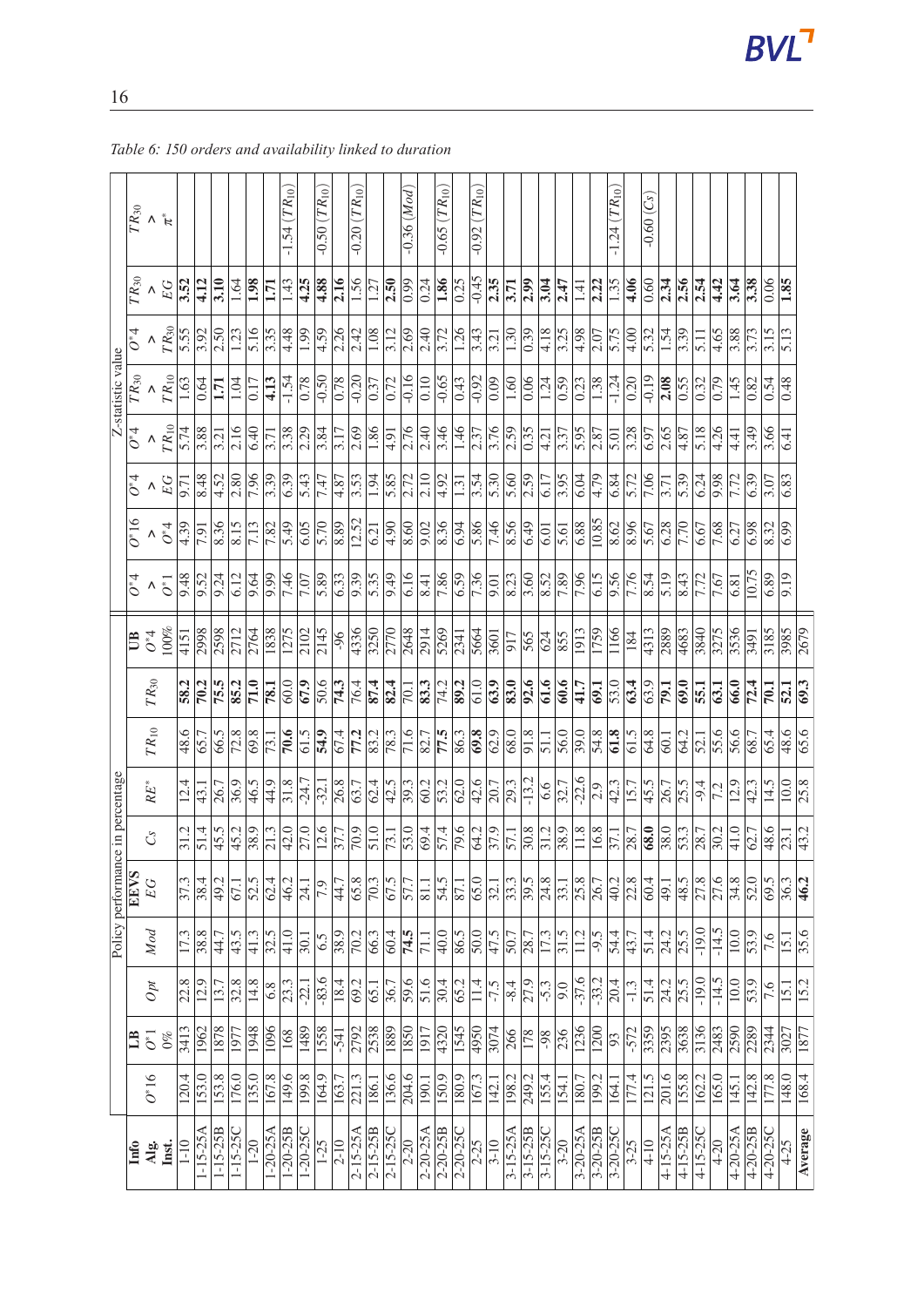multi-periodmodel. In view of Eq. (32), algorithms that make effective use of the stochastic information should perform somewhere between the bounds *O*<sup>∗</sup>1 and *O*<sup>∗</sup>4: accordingly, in Tables 6, 7, 8, the performance of each policy is expressed as the percentage of EVMPM closed by the policy. In other words, for policy  $\pi^*$ , Tables 6, 7, 8 report the value

$$
\frac{\mu_{\pi^*} - O^*(1)}{O^*(4) - O^*(1)} = \frac{\mu_{\pi^*} - O^*(1)}{EVMPM},
$$

expressed in percentage points. (Note that *O*<sup>∗</sup>16 approximates the optimal value *O*<sup>∗</sup> obtained when perfect information is revealed over the whole horizon, and hence  $O^*16$  is usually larger than 100%).

This presentation allows us to measure how each policy fills the gap between myopic optimization and the policy that would benefit from deterministic information over each rolling horizon. The right half of Tables 6, 7, 8 displays the value of the Z-test statistic which allows us to check the pairwise relative performance of algorithms.

Table 9 displays the performance metrics for the results in Tables 6 to 8 and also for the larger instance results in Table 10. The EVMPM is provided in absolute value and  $\mu_{\pi^*}$  is displayed, so that their economic significance can be checked and information values compared to them.

### **8.3 Results for 150-order instances with availability linked to duration**

Let us first consider the results in Table 6. Before we discuss the relative performance of the algorithms, we can note that the average value of *O*<sup>∗</sup>4 is roughly 1*.*43 (= 2679*/*1877) times higher than the average *O*<sup>∗</sup>1, meaning that the expected value of the multi-period model, EVMPM, is economically significant (see Table 9). Hence, there is value to be gained by taking the stochastic information into account.

Next, we observe that neither the probability distribution, nor the graph type or range appear to be discriminating parameters for this class of instances. The subtree algorithm with 30 calibrating scenarios *TR*<sup>30</sup> is best on 28 instances out of 36. The subtree

*Table 7: 200 orders and availability linked to duration*

|                |         |                 | Policy performance in percentage |         |                   |           |         |         |           | Z-statistic value |                    |             |
|----------------|---------|-----------------|----------------------------------|---------|-------------------|-----------|---------|---------|-----------|-------------------|--------------------|-------------|
| Info           |         | $\overline{LB}$ | <b>EEVS</b>                      |         |                   | <b>UB</b> | $O^*$ 4 | $O^*16$ | $O^*$ 4   | $O^*$ 4           | $TR_{30}$          | $TR_{30}$   |
| Alg.           | $O^*16$ | $O^*1$          | ${\cal E}{\cal G}$               | Cs      | $TR_{30}$         | $O^*4$    | $\,>$   | $\, >$  | $\, > \,$ | $\mathbf{I}$      | $\,$               | $\,$        |
| Inst.          |         | $0\%$           |                                  |         |                   | 100%      | $O^*1$  | $O^*$ 4 | EG        | $TR_{30}$         | ${\cal E}{\cal G}$ | $\pi^*$     |
| $1 - 10$       | 119.1   | 4938            | 46.5                             | 55.1    | 69.8              | 5974      | 15.47   | 6.47    | 10.25     | 6.23              | 3.86               |             |
| $1-15-25A$     | 164.2   | 3859            | 47.0                             | 41.7    | 63.1              | 5017      | 7.12    | 9.09    | 5.24      | 5.04              | 1.91               |             |
| $1 - 15 - 25B$ | 149.9   | 4295            | 29.6                             | 23.1    | 47.5              | 5128      | 8.70    | 5.53    | 7.51      | 3.75              | 1.18               |             |
| $1 - 15 - 25C$ | 156.5   | 4417            | 26.7                             | 31.2    | 56.5              | 5186      | 8.07    | 9.39    | 6.92      | 4.13              | 2.83               |             |
| $1 - 20$       | 165.4   | 4655            | 29.6                             | 56.1    | 79.2              | 5294      | 6.13    | 8.73    | 5.68      | 1.98              | 3.95               |             |
| $1 - 20 - 25A$ | 138.4   | 3186            | 33.1                             | 28.0    | 53.8              | 4311      | 11.05   | 8.62    | 7.83      | 8.11              | 2.57               |             |
| $1 - 20 - 25B$ | 147.8   | 4220            | 17.3                             | 18.2    | $\overline{50.1}$ | 5178      | 7.89    | 8.15    | 7.77      | 5.16              | 3.09               |             |
| $1 - 20 - 25C$ | 139.5   | 4074            | 42.6                             | 24.2    | 54.8              | 4903      | 6.32    | 7.45    | 4.87      | 4.50              | 1.23               |             |
| $1 - 25$       | 162.1   | 3444            | 34.7                             | 29.3    | 62.3              | 4148      | 5.88    | 7.06    | 3.79      | 4.32              | 1.89               |             |
| $2 - 10$       | 136.4   | 4945            | 46.0                             | 44.5    | 70.7              | 5638      | 7.06    | 4.88    | 4.86      | 3.24              | 2.78               |             |
| $2 - 15 - 25A$ | 197.1   | 5803            | 54.1                             | 87.8    | 79.9              | 7217      | 7.78    | 10.85   | 4.55      | 2.62              | 2.61               | $-1.06(Cs)$ |
| $2 - 15 - 25B$ | 174.7   | 5712            | 65.0                             | 47.1    | 68.5              | 6660      | 11.13   | 11.95   | 2.92      | 3.10              | 0.37               |             |
| $2 - 15 - 25C$ | 190.3   | 6152            | 48.3                             | 44.5    | 68.0              | 6898      | 6.54    | 8.78    | 3.71      | 2.42              | 2.01               |             |
| $2 - 20$       | 145.7   | 3851            | 70.7                             | 83.1    | 90.0              | 4973      | 9.04    | 5.95    | 3.69      | 1.35              | 3.39               |             |
| $2 - 20 - 25A$ | 165.6   | 6611            | 43.3                             | 40.4    | 62.5              | 7435      | 6.65    | 7.14    | 5.61      | 3.12              | 2.08               |             |
| $2 - 20 - 25B$ | 188.1   | 6569            | 53.0                             | 70.9    | 84.3              | 7558      | 8.17    | 9.00    | 4.31      | 2.34              | 4.10               |             |
| $2 - 20 - 25C$ | 204.9   | 5190            | 69.3                             | 64.1    | 86.8              | 6001      | 7.03    | 10.72   | 3.17      | 1.26              | 1.64               |             |
| $2 - 25$       | 164.4   | 4538            | 36.1                             | 36.7    | 48.6              | 5334      | 7.04    | 7.43    | 6.97      | 5.37              | 1.50               |             |
| $3 - 10$       | 140.5   | 5369            | 48.6                             | 43.8    | 66.4              | 6045      | 9.11    | 7.63    | 4.98      | 4.23              | 1.81               |             |
| $3-15-25A$     | 164.1   | 2862            | 32.5                             | 50.3    | 73.9              | 3694      | 7.06    | 6.22    | 5.87      | 3.73              | 3.64               |             |
| $3 - 15 - 25B$ | 160.6   | 3048            | 53.2                             | 55.6    | 68.9              | 4315      | 8.47    | 9.17    | 5.28      | 3.61              | 2.13               |             |
| $3 - 15 - 25C$ | 172.1   | 3904            | 43.0                             | 10.8    | 59.0              | 4657      | 8.17    | 7.58    | 5.57      | 4.66              | 1.61               |             |
| $3 - 20$       | 127.9   | 3076            | 30.4                             | 26.4    | 52.2              | 4000      | 8.89    | 4.59    | 6.59      | 7.26              | 2.34               |             |
| $3 - 20 - 25A$ | 157.9   | 3906            | 21.1                             | 26.9    | 43.4              | 4876      | 8.60    | 6.26    | 9.18      | 5.94              | 1.90               |             |
| $3 - 20 - 25B$ | 153.7   | 2810            | 29.9                             | 36.9    | 52.7              | 3711      | 9.21    | 6.44    | 7.87      | 5.24              | 1.89               |             |
| $3 - 20 - 25C$ | 172.5   | 1599            | 64.8                             | 68.1    | 82.6              | 2711      | 7.99    | 6.10    | 3.24      | 2.03              | 2.32               |             |
| $3 - 25$       | 167.8   | 3107            | 25.4                             | 16.8    | 47.3              | 3986      | 6.01    | 7.08    | 7.09      | 5.43              | 2.11               |             |
| $4 - 10$       | 135.4   | 5669            | 61.6                             | 67.1    | 79.0              | 6571      | 8.95    | 5.58    | 4.05      | 2.34              | 2.54               |             |
| $4 - 15 - 25A$ | 204.3   | 6352            | 3.9                              | $-10.4$ | 29.6              | 6866      | 4.82    | 6.84    | 5.10      | 3.76              | 1.88               |             |
| $4 - 15 - 25B$ | 204.6   | 3618            | 57.5                             | 68.5    | 65.8              | 4738      | 10.93   | 9.58    | 4.93      | 3.35              | 0.98               | $-0.30(Cs)$ |
| $4 - 15 - 25C$ | 136.5   | 4723            | 43.9                             | 55.7    | 63.3              | 5817      | 9.94    | 6.37    | 6.53      | 4.21              | 2.38               |             |
| $4 - 20$       | 193.6   | 4334            | 54.3                             | 52.8    | 71.1              | 5206      | 6.86    | 9.76    | 3.45      | 2.91              | 1.46               |             |
| $4 - 20 - 25A$ | 175.7   | 5185            | 46.8                             | 50.0    | 70.3              | 6030      | 8.03    | 8.61    | 4.62      | 3.16              | 2.54               |             |
| $4 - 20 - 25B$ | 171.7   | 5876            | 43.3                             | 43.6    | 78.2              | 6806      | 8.68    | 6.62    | 5.89      | 2.27              | 3.48               |             |
| $4 - 20 - 25C$ | 180.3   | 3569            | 36.8                             | 5.6     | 62.4              | 4193      | 6.17    | 7.62    | 4.43      | 3.24              | 1.70               |             |
| $4 - 25$       | 220.1   | 5514            | 59.9                             | 11.9    | 51.4              | 6079      | 3.64    | 11.19   | 2.30      | 3.02              | $-0.73$            | $-0.73(EG)$ |
| <b>Average</b> | 165.3   | 4472            | 43.0                             | 41.8    | 64.3              | 5365      |         |         |           |                   |                    |             |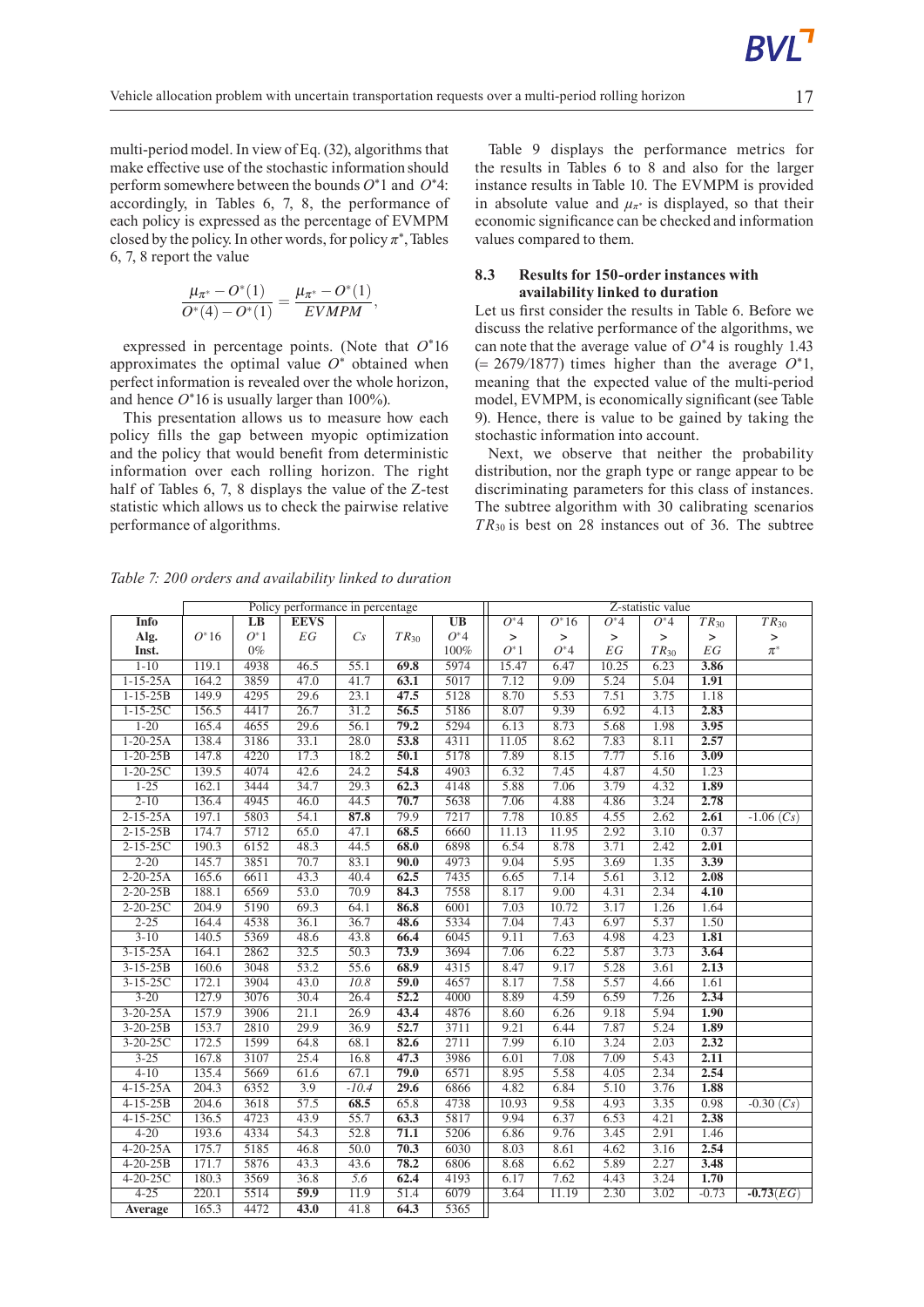|                 |         |        | Policy performance in percentage |         |           |         |         |                    |         | Z-statistic value |                    |                |
|-----------------|---------|--------|----------------------------------|---------|-----------|---------|---------|--------------------|---------|-------------------|--------------------|----------------|
| <b>Info</b>     |         | LB     | <b>EEVS</b>                      |         |           | UB      | $O^*$ 4 | $\overline{O^*16}$ | $O^*$ 4 | $O^*$ 4           | $TR_{30}$          | $TR_{30}$      |
| Alg.            | $O^*16$ | $O^*1$ | EG                               | Cs      | $TR_{30}$ | $O^*$ 4 | $\,>$   | $\geq$             | $\,>$   | $\geq$            | $\,>$              | $\mathbf{L}$   |
| Inst.           |         | $0\%$  |                                  |         |           | 100%    | $O^*1$  | $O^*$ 4            | EG      | $TR_{30}$         | ${\cal E}{\cal G}$ | $\pi^*$        |
| $5-15-25$ A     | 222.0   | 760    | 73.6                             | 80.0    | 79.2      | 2486    | 8.91    | 12.72              | 3.14    | 2.40              | 0.78               | $-0.10(Cs)$    |
| $6-15-25$ A     | 156.1   | 2348   | 78.6                             | 90.8    | 89.7      | 4725    | 9.29    | 9.65               | 3.98    | 1.87              | 2.41               | $-0.27(Cs)$    |
| $7-15-25A$      | 171.0   | 350    | 57.2                             | 68.0    | 70.7      | 930     | 6.00    | 5.25               | 3.61    | 3.09              | 1.39               |                |
| $8-15-25A$      | 187.3   | 2120   | 54.3                             | 13.8    | 53.4      | 2720    | 4.57    | 5.02               | 3.01    | 3.79              | $-0.08$            | $-0.08$ $(EG)$ |
| $5 - 15 - 25B$  | 153.1   | 3511   | 57.7                             | 61.2    | 81.6      | 4410    | 10.06   | 5.54               | 4.40    | 2.15              | 3.74               |                |
| $6-15-25B$      | 165.7   | 5957   | 55.8                             | 42.8    | 60.3      | 6797    | 6.78    | 7.34               | 5.00    | 3.96              | 0.50               |                |
| $7-15-25B$      | 194.7   | $-242$ | 56.5                             | 60.4    | 61.0      | 402     | 6.25    | 7.70               | 3.77    | 3.18              | 0.49               |                |
| $8-15-25B$      | 201.4   | 820    | 86.7                             | 60.8    | 100.0     | 1553    | 8.37    | 9.84               | 1.15    | 0.00              | 1.81               |                |
| $5-15-25$ C     | 192.4   | 599    | 64.1                             | 53.8    | 78.8      | 1231    | 7.87    | 7.37               | 3.58    | 1.65              | 1.39               |                |
| $6-15-25C$      | 125.9   | 3196   | 62.7                             | 78.3    | 88.0      | 5027    | 10.18   | 7.16               | 6.40    | 3.80              | 4.26               |                |
| $7-15-25C$      | 179.2   | 2852   | 63.9                             | 49.6    | 70.4      | 3524    | 6.95    | 9.22               | 3.98    | 2.97              | 0.73               |                |
| $8-15-25C$      | 192.0   | 4395   | 47.0                             | 20.0    | 63.5      | 5156    | 5.99    | 9.12               | 4.27    | 3.59              | 1.44               |                |
| $5-20-25$ A     | 195.1   | 3139   | 63.9                             | 45.2    | 65.9      | 4052    | 7.69    | 10.11              | 3.87    | 3.30              | 0.22               |                |
| $6-20-25$ A     | 153.8   | 4126   | 52.1                             | 54.4    | 74.3      | 5658    | 10.46   | 8.99               | 4.33    | 3.32              | 2.77               |                |
| $7-20-25$ A     | 253.9   | 298    | 38.6                             | 32.1    | 44.5      | 760     | 4.47    | 6.82               | 3.61    | 3.11              | 0.48               |                |
| $8-20-25$ A     | 225.7   | 3292   | 7.3                              | $-36.5$ | 21.9      | 3742    | 4.00    | 5.74               | 4.46    | 3.57              | 0.62               |                |
| $5-20-25B$      | 141.9   | 2573   | 62.9                             | 33.2    | 68.4      | 3395    | 6.39    | 4.27               | 3.13    | 2.78              | 0.75               |                |
| $6 - 20 - 25 B$ | 147.4   | 4226   | 62.7                             | 53.4    | 74.2      | 4952    | 8.12    | 7.11               | 5.54    | 3.05              | 1.43               |                |
| $7 - 20 - 25 B$ | 176.7   | 1859   | 52.1                             | 52.7    | 66.1      | 2752    | 7.98    | 9.37               | 4.64    | 3.16              | 1.32               |                |
| $8-20-25B$      | 165.1   | 2597   | 49.8                             | 25.6    | 54.2      | 3575    | 9.60    | 8.88               | 5.90    | 5.42              | 0.51               |                |
| $5-20-25$ C     | 171.7   | 1278   | 51.4                             | 61.2    | 67.7      | 2084    | 7.00    | 7.68               | 4.92    | 4.10              | 1.99               |                |
| $6-20-25C$      | 215.3   | $-52$  | 39.1                             | 23.6    | 56.1      | 582     | 7.53    | 9.85               | 5.67    | 3.52              | 1.66               |                |
| $7 - 20 - 25$ C | 142.9   | 2543   | 53.6                             | 54.0    | 61.3      | 3447    | 5.80    | 5.13               | 3.72    | 3.51              | 0.97               |                |
| $8-20-25C$      | 150.3   | 1088   | 67.3                             | 41.7    | 71.3      | 2024    | 7.91    | 7.64               | 4.42    | 4.04              | 0.59               |                |
| Average         | 178.4   | 2235   | 56.6                             | 46.7    | 67.6      | 3166    |         |                    |         |                   |                    |                |

*Table 8: 150 orders and availability linked to city range*

algorithm with 10 calibrating scenarios  $TR_{10}$  is best 6 times out of 36, and is often close to*TR*30.On average, *TR*<sup>30</sup> closes 69.3% of the EVMPM (and in view of the overall good performance of  $TR_{30}$ ,  $\mu_{\pi^*}$  is only slightly better: it closes 70.6% of the EVMPM gap). In fact, the Z-values in Table 6 indicate that the subtree algorithm *TR*<sup>30</sup> is never outclassed by any algorithm, not even by the best policy  $\pi^*$  found for any instance.

*TR*<sub>30</sub> outclasses *TR*<sub>10</sub> three times  $(Z > 1.65$  in bold in the sixth column), but it is never outclassed by *TR*10.

A deeper performance analysis on the algorithmic parameter *ST* was also performed by setting *ST* = 50. This allowed us to conclude that the larger the subtree, the better *TRST* numerically performs on average while reducing the standard deviation. Yet, as *TR*<sup>30</sup> is never statistically outclassed by  $TR_{50}$ , numerical experiments were eventually restricted to *ST* = 30 calibrating scenarios to reduce running time for the validation phase. Note that in a real-world setting, as each optimization step is performed only daily,  $TR_{50}$ might be used for each decision period.

The expected value scenario algorithm *EG*, which gives the expected value of the expected value solution (EEVS), yields on average the second best policy after *TRST* (it closes 46.2% of the EVMPM). Yet, its performance varies a lot. The expected value of the stochastic solution, i.e.,  $EVSS = \mu_{\pi^*}$ -EEVS, is 24.4% of the EVMPM, where  $\mu_{\pi^*}$  is estimated as the best value obtained by any algorithm and is displayed in bold for each instance. Table 6 shows that *TR*<sup>30</sup> outclasses *EG* 24 times  $(Z > 1.65$  in bold in the penultimate column),

meaning that using the stochastic information and a dedicated algorithm is relevant both theoretically and economically, as the profit increase represents 23.1% of a significant EVMPM.

The consensus algorithm *Cs* is the third best policy, but far behind *TRST.* Algorithms *Opt,Mod* and *RE*<sup>∗</sup> usually yield poor results and sometimes even underperform when compared with the myopic bound *O*<sup>∗</sup>1. The weak performance of *RE*<sup>∗</sup> , in particular, was confirmed on other test instances (not reported here); it is quite disappointing in view of the relative sophistication of this algorithm which was shown to deliver very good results in other problem settings (see, e.g., [3], [30]).

From Table 9, one can notice that the expected value of perfect information over all instances is high: EVPI =  $O^*16 - \mu_{\pi^*} = 97.8\%$  on average.  $O^*16$  is always significantly larger than *O*<sup>∗</sup>4, and the expected value of the tail information is high: EVTI = *O*<sup>∗</sup>16−*O*<sup>∗</sup>4 =68*.*4% on average leading on average to a value of the accessible information (EVAI) of 29.4%.

### **8.4 Results for 200-order instances with availability linked to duration**

Based on the previous observations, we decided to restrict our subsequent tests to *TRST, EG* and *Cs*. From Table 7, one can observe that the EVMPM is still large (20% of *O*<sup>∗</sup>1). Here again, neither the probability distribution, nor the graph type or range appear to be discriminating parameters for the instances with 200 orders and availability linked to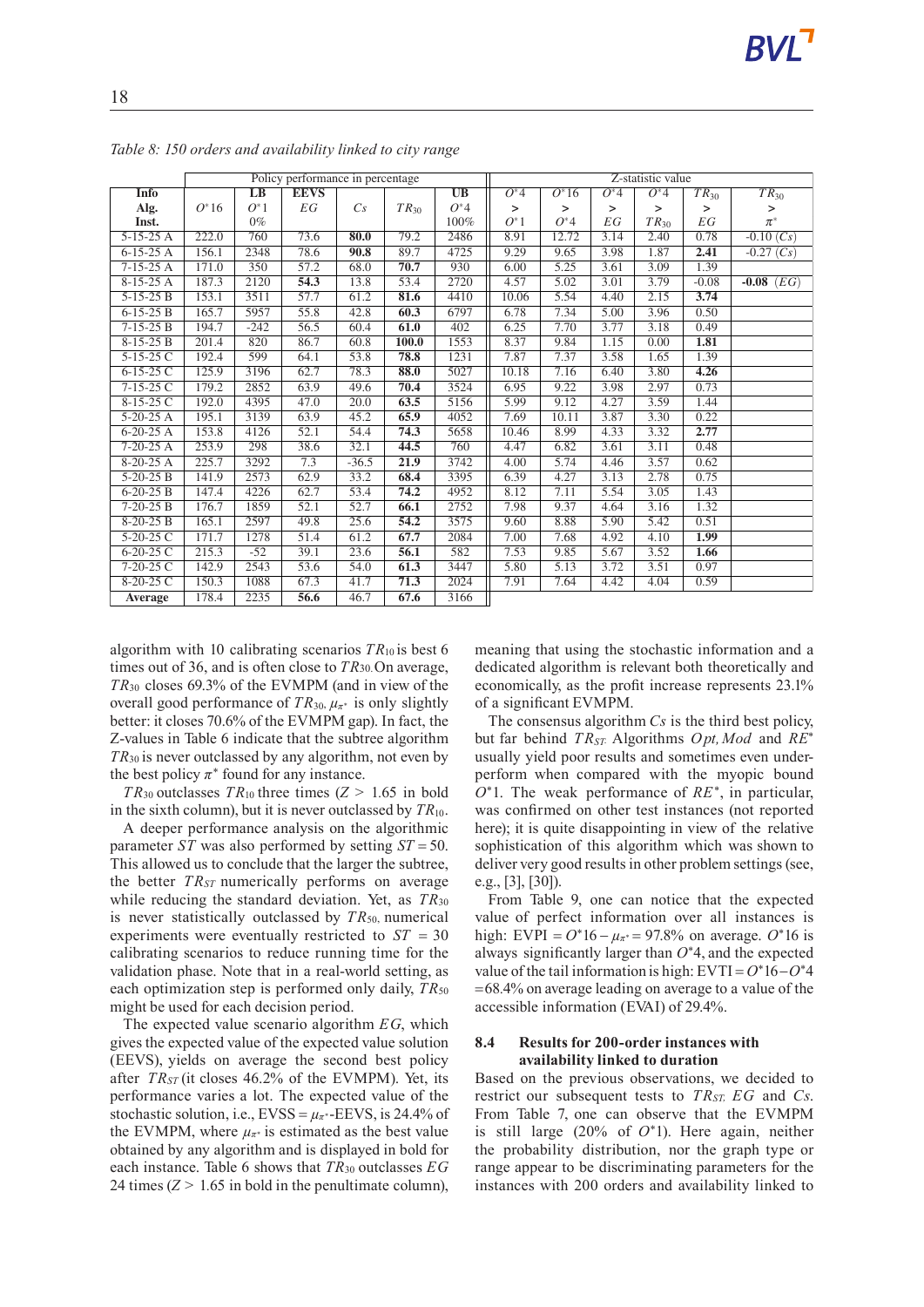duration. The subtree algorithm *TR*<sup>30</sup> is still the best policy, it closes the EVMPM gap by 64.3% on average as compared to  $\mu_{\pi^*}$  which closes 64.8% of EVMPM (see Table 9).This confirms that the expected value of the accessible information (EVAI) is relatively high, at 35.2% on average. The expectedvalue ofthe perfect and tail information (EVPI =  $100.5\%$ , EVTI =  $65.3\%$ ) and the expected value of the stochastic solution  $(EVSS=$ 21.8%) are similar to those observed in Section 8.3 and remain high on average. The subtree algorithm *TR*<sup>30</sup> is beaten by the consensus algorithm *Cs* twice and by the expected value scenario algorithm *EG*once, but it is never statistically outclassed. On the other hand, *TR*<sup>30</sup> outclasses *EG* 27 times out of 36, meaning that developing a stochastic policy pays off in most cases.

### **8.5 Results for 150-order instances with availability linked to the pick-up city range**

The results are quite similar for this class of instances. Looking at Table 8, one can notice that the EVMPM is still large, at 41.7% of *O*<sup>∗</sup>1. Neither the probability distribution, nor the graph type or range appear to be discriminating parameters for these instances. The subtree algorithm  $TR_{30}$  provides the best value except for three instances where it is marginally beaten by *Cs* (twice) or by *EG* (once). On average, *TR*<sup>30</sup> closes about 67.6% of the gap (as compared to 67.7% for  $\mu_{\pi^*}$ ). From Table 9, we confirm that the expected value of the perfect information (EVPI), of the accessible information (EVAI) and of the tail information (EVTI) remain high on average, at 110.6%, 32.3% and 78.4%, respectively. The expected value scenario algorithm *EG* performs better than previously, only 11% behind *TR*<sup>30</sup> and so, the expected value of the stochastic solution (EVSS) decreases (11.1%). However, the subtree algorithm *TR*<sup>30</sup> is never outclassed, but outclasses 7 times *EG*.

#### **8.6 Larger instances**

To validate the computational efficiency of the algorithms(see Section 4.5), larger instances involving 25 trucks and 350 orders transported over a grid of 25 cities were also tested, with 4 probability distributions linked to trip duration. Results obtained for these instances are shown in Table 10. In all cases, the optimal integer solution of the subtree model is directly obtained by solving its linear relaxation, so that computation times remain within a few seconds (9 seconds on average) for the solution of the model at every period *t.*It is important to remember that in

an industrial implementation of the method, only this computing time is relevant, since only one subtree model will be solved on a daily basis.

The same instances with a rolling horizon of length 15 and larger subtrees (algorithm *T R*50) have also been tested successfully, with similar conclusions regarding the tractability of the optimization models at every period. Finally, very large instances of *T R*<sup>30</sup> including 100 trucks and, respectively, 100 or 120 loads (on average) per period have been tested. The running time for solving each model is, on average, 55 seconds or 143 seconds, respectively, which remains again very short for practical purposes.

*Table 10:*

|  | 350 orders and availability linked to duration |  |
|--|------------------------------------------------|--|
|--|------------------------------------------------|--|

|          |         |        | Policy performance in percentage |      |           |              |
|----------|---------|--------|----------------------------------|------|-----------|--------------|
| Info     |         | LB     | <b>EEVS</b>                      |      |           | $_{\rm{UB}}$ |
| Inst.    | $O^*16$ | $O^*1$ | EG                               | Cs   | $TR_{30}$ | $O^*4$       |
| Alg.     |         | $0\%$  |                                  |      |           | 100%         |
| $1 - 25$ | 129.9   | 9712   | 49.1                             | 44.4 | 78.0      | 11696        |
| $2 - 25$ | 145.5   | 15366  | 74.5                             | 70.2 | 81.9      | 17857        |
| $3 - 25$ | 133.8   | 8350   | 35.2                             | 20.7 | 76.7      | 9961         |
| $4 - 25$ | 135.0   | 11902  | 42.0                             | 25.5 | 71.0      | 13604        |
| Average  | 136.1   | 11332  | 50.2                             | 40.2 | 76.9      | 13279        |

### **8.7 Performance analysis**

From the previous results, we can conclude that *TR*30, the subtree algorithm including 30 calibrating scenarios,usually performs best among our algorithms. It outclasses all other algorithms (*Opt,Mod*,*Cs*, *RE*<sup>∗</sup> ), whereasitisnotoutclassed itself on any of the instances that we tested. The EVMPM is economically relevant for all instance classes, and *TR*<sup>30</sup> closes approximately two-thirds of this gap, or even three-fourthson average for larger instances. Other tests also show that *TR*<sup>30</sup> always outclasses *O*<sup>∗</sup>1, proving the interest of using the information from the rolling horizon. Unfortunately, the value provided by *TR*<sup>30</sup> is almost always significantly smaller than the upper bound *O*<sup>∗</sup>4. This means that the stochastic information is useful but that we are not able to use it to equal the performance of an a posteriori solution. So, the expected value of the accessible information (EVAI) remains significant. Similarly, by observing the gap between algorithms based either on fully revealed information over the rolling horizon (*O*<sup>∗</sup>4), or on fully revealed information

*Table 9: Performance metrics for Tables 6, 7, 8 and 10 (columns 3 – 8 are expressed as percentages of the EVMPM)*

|                                                  | EVMPM | $\mu_{\pi^*} - O^* 1$ | $EEVS-O^*1$ | <b>EVSS</b> | EVPI      | <b>EVAI</b> | EVTI     |
|--------------------------------------------------|-------|-----------------------|-------------|-------------|-----------|-------------|----------|
| 150 orders and availability linked to duration   | 801   | 70.6%                 | $46.2\%$    | 24.4%       | 97.8%     | 29.4%       | 64.8%    |
| 200 orders and availability linked to duration   | 894   | 64.8%                 | $43.0\%$    | 21.8%       | $100.5\%$ | 35.2%       | 65.3%    |
| 150 orders and availability linked to city range | 931   | 67.7%                 | 56.6%       | $11.1\%$    | $110.6\%$ | 32.3%       | 78.4%    |
| 350 orders and availability linked to duration   | 1947  | 76.9%                 | $50.2\%$    | 26.7%       | 59.2%     | $23.1\%$    | $36.1\%$ |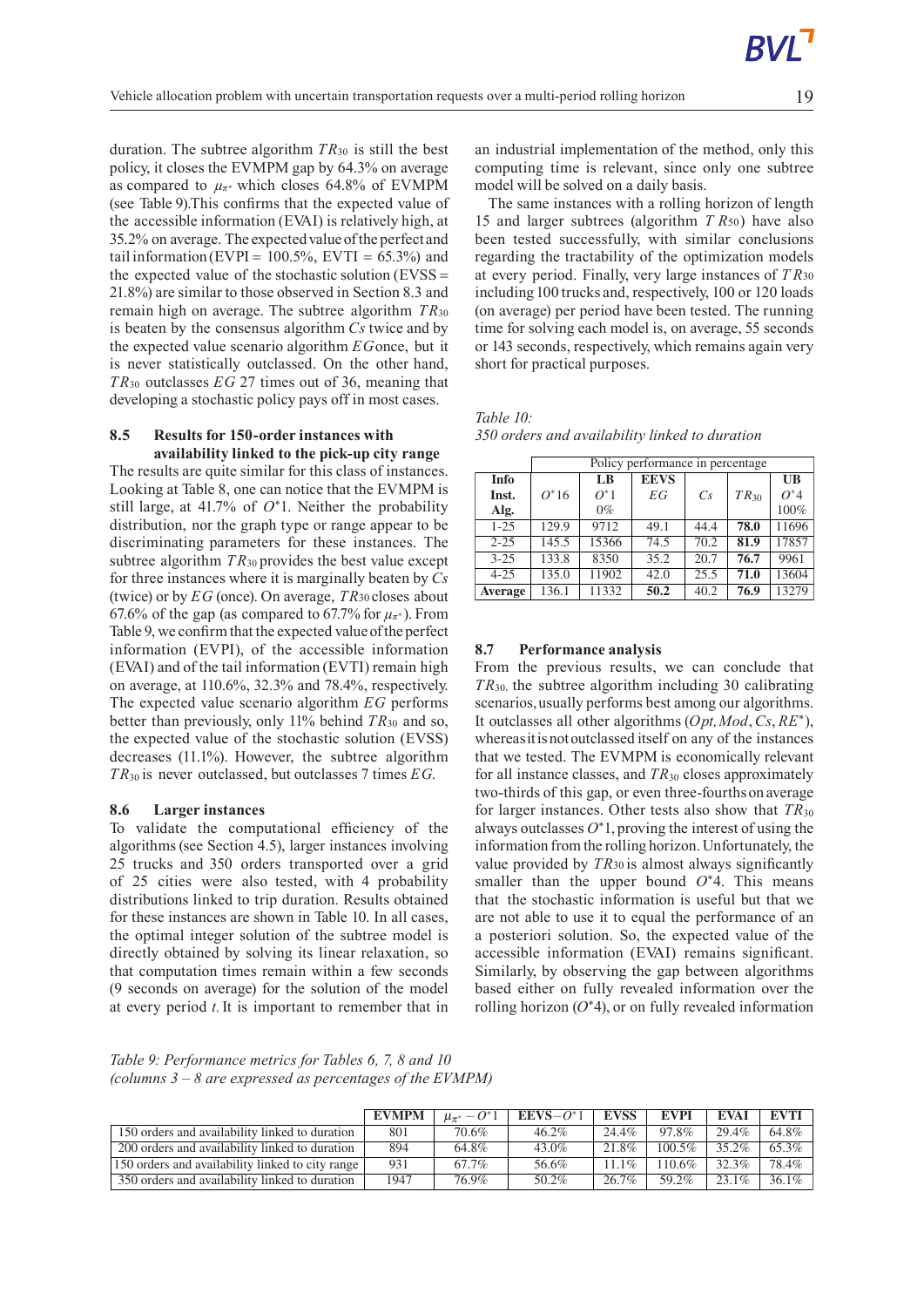over the whole horizon  $(O^*16)$ , we see that the tail information (EVTI) is quite high, but decreases when instances become larger. One can conclude that increasing the rolling horizon length might be useful. But in practice, this length may be constrained by the order-booking process and may not be increased on demand. The expected value scenario algorithm *EG* performs well. Nevertheless, *EG* is often outclassed by the subtree algorithm *TR*. So, the expected value of the stochastic solution (EVSS) is high, meaning that using the stochastic information based on the probability distribution is profitable. Finally, the results show that the expected value of the perfect information (EVPI=  $O^*16-\mu_{\pi^*}$ ) is high. Thus, there may be some room for improvement of the algorithms, as the value of the best policy we obtain for the stochastic problem appears to be significantly smaller than the value of the optimal solution for the fully revealed deterministic problem.

### **8.8 Robustness analysis**

Except *Opt,*which radically sets all random variables *q<sup>j</sup>* to 1 (meaning that *O pt* does not depend on the probabilitydistributions at all), all other algorithms are based on a presupposed knowledge of the distribution parameters  $p_i$ , i.e., on the exact availability probability of each order. This is a strong assumption. In practice, it may be hard to determine  $p_i$ , as its value can only be derived from the aggregation of historical data or from expert opinions. Therefore, it is important to analyze the sensitivity of the results to the exact valuation of the distributions. We call this process "robustness analysis" in the present framework.

In order to carry out this analysis, tests were performed when the probabilities  $p_i$  used to generate the test scenarios (which simulate the "real" observations) are different from the probabilities *p'<sup>j</sup>* used to generate the calibration scenarios or the subtrees (which model the presupposed distributions). The instances under consideration involve 150 orders. They are named in the format "*p*-Graph-*s*". "Graph" denotes one of two subgraphs, namely, either 15-25A or 20-25A.The suffix *s* indicates whether the pick-up cities  $\alpha_i$  and destination cities  $\beta_i$  are generated uniformly  $(s = u)$  or depending on the city range  $(s = r)$  (see Section 6). The prefix *p* indicates the real probability distribution used for the test scenarios:  $p_j = p$  for all *j*, where *p* takes one of the values 0.2, 0.5, or 0.8. The notation *EG*0*.*<sup>5</sup> refers to the expected value scenario algorithmcalibratedwith a distribution where  $p'_j = 0.5$  for all *j*. The notation  $TR_{30}^X$ refers to the subtree algorithm *T R*<sup>30</sup> calibrated with  $p'$ <sup>*j*</sup> = *X*, where *X* is either 0.2, 0.5, or 0.8, but can be (very) different from *p*. Results are shown in Table 11.

Numerically, no calibration of  $TR_{30}^X$  is robust against severe miscalibrations of the distributions, but any  $TR_{30}^X$  still provides better results than a myopic policy in most cases. As one should expect, the general trend is that better solutions are obtained when the calibration parameter  $X$  gets closer to the "real" parameter *p*. In particular,  $TR_{30}^{0.5}$  is reasonably robust against underestimation ( $p = 0.8$ ) or overestimation  $(p = 0.2)$  of the availability of orders. (This is to be contrasted with  $EG^{0.5}$  which always performs poorly.) When the probability *p* increases in the test scenarios, the performance of  $TR_{30}^X$  improves and may approach the upper bound  $O^*$ 4 when *X* is sufficiently close to *p* (in particular, when  $p = 0.8$ ). Generally speaking, however, the value returned by  $TR_{30}^X$  remains low (close to the lower bound  $O^*$ 1) when *p* is very small, suggesting that these instances may be hard to solve. So, the expected value of the accessible information (EVAI) tends to increase when *p* decreases.

The statistical comparison of policy performance in Table 11 confirms that  $TR_{30}^{0.5}$  is never outclassed. Moreover,  $TR_{30}^{0.5}$  often outclasses  $TR_{30}^{0.2}$  and  $TR_{30}^{0.8}$  when  $p = 0.5$ . Logically,  $TR_{30}^{0.2}$  or  $TR_{30}^{0.8}$  are often outclassed when the real distribution is opposite to the distribution that they use for calibration.

As a conclusion, when accurate information is lacking, it may be recommended in practice to approximate the real probability distribution by assuming that  $p_j = 0.5$ .

|                     | Policy performance in percentage |             |                   |                 |                 | Z-statistic value |         |            |                 |                 |                 |                 |                 |                 |
|---------------------|----------------------------------|-------------|-------------------|-----------------|-----------------|-------------------|---------|------------|-----------------|-----------------|-----------------|-----------------|-----------------|-----------------|
| Info                |                                  | <b>EEVS</b> |                   |                 |                 | $O^*$ 4           | $O^*16$ | $O^*4$     | $O^*$ 4         | $O^*$ 4         | $O^*$ 4         | $TR_{30}^{0.2}$ | $TR_{30}^{0.2}$ | $TR_{30}^{0.5}$ |
| Alg.                | $O^*16$                          | $EG^{0.5}$  | $TR_{30}^{0.2}$   | $TR_{30}^{0.5}$ | $TR_{30}^{0.8}$ | >                 | ⋗       | ↘          | >               | ↘               | ⋗               |                 |                 | >               |
| Inst.               |                                  |             |                   |                 |                 | $O^*1$            | $O^*4$  | $EG^{0.5}$ | $TR_{30}^{0.2}$ | $TR_{30}^{0.5}$ | $TR_{30}^{0.8}$ | $TR_{30}^{0.5}$ | $TR_{30}^{0.8}$ | $TR_{30}^{0.8}$ |
| $0.2 - 15 - 25$ A-u | 361.4                            | 25.2        | 61.9              | 65.0            | 38.2            | 3.87              | 4.40    | 2.17       | 1.31            | 1.09            | 1.60            | $-0.12$         | 0.6             | 0.80            |
| $0.2 - 15 - 25$ A-r | 283.7                            | 34.5        | 87.2              | 72.5            | $-0.1$          | 4.34              | 6.20    | 3.94       | 1.07            | 2.10            | 5.60            | 1.26            | 5.14            | 3.82            |
| $0.2 - 20 - 25$ A-u | 229.0                            | 31.9        | 70.5              | 45.3            | 35.6            | 5.68              | 5.49    | 4.26       | 2.28            | 3.40            | 3.89            | 1.64            | 1.97            | 0.68            |
| $0.2 - 20 - 25$ A-r | 298.4                            | 3.7         | $-7.0$            | 9.7             | 6.7             | 3.57              | 5.57    | 3.23       | 4.32            | 3.20            | 3.89            | $-0.59$         | $-0.55$         | 0.10            |
| Average: $p = 0.2$  | 293.1                            | 23.8        | $\overline{53.2}$ | 48.1            | 20.1            |                   |         |            |                 |                 |                 |                 |                 |                 |
| $0.5 - 15 - 25$ A-u | 201.6                            | 49.1        | 48.0              | 79.1            | 59.2            | 5.19              | 6.28    | 3.71       | 3.26            | 1.54            | 2.71            | $-2.36$         | $-0.80$         | 1.90            |
| $0.5 - 15 - 25$ A-r | 187.3                            | 54.3        | 21.9              | 53.4            | 35.8            | 4.57              | 5.02    | 3.01       | 5.16            | 3.79            | 4.34            | $-2.31$         | $-0.74$         | 1.34            |
| $0.5 - 20 - 25$ A-u | 145.1                            | 34.8        | 47.5              | 66.0            | 43.3            | 6.81              | 6.27    | 7.72       | 5.65            | 3.88            | 5.13            | $-2.50$         | 0.43            | 2.94            |
| $0.5 - 20 - 25$ A-r | 225.7                            | 7.3         | 10.3              | 21.9            | $-17.6$         | 4.00              | 5.74    | 4.46       | 3.71            | 3.57            | 6.28            | $-0.62$         | 1.07            | 1.93            |
| Average: $p = 0.5$  | 189.9                            | 36.4        | 31.9              | 55.1            | 30.2            |                   |         |            |                 |                 |                 |                 |                 |                 |
| $0.8 - 15 - 25$ A-u | 152.6                            | 91.0        | 71.4              | 111.2           | 106.1           | 11.62             | 9.03    | 1.03       | 3.83            | $-1.25$         | $-0.97$         | $-6.65$         | $-5.06$         | 0.78            |
| $0.8 - 15 - 25$ A-r | 217.0                            | 44.4        | 43.1              | 87.1            | 87.4            | 4.80              | 8.58    | 3.28       | 3.46            | 0.87            | 1.04            | $-2.68$         | $-2.91$         | $-0.02$         |
| $0.8 - 20 - 25$ A-u | 129.7                            | 85.3        | 47.5              | 96.1            | 99.3            | 14.44             | 6.06    | 2.59       | 8.73            | 1.04            | 0.15            | $-8.92$         | $-8.01$         | $-0.86$         |
| $0.8 - 20 - 25$ A-r | 184.4                            | 20.8        | 39.2              | 45.4            | 47.2            | 5.64              | 9.25    | 4.51       | 4.69            | 3.45            | 4.70            | $-0.42$         | $-0.55$         | $-0.14$         |
| Average: $p = 0.8$  | 170.9                            | 60.4        | 50.3              | 84.9            | 85.0            |                   |         |            |                 |                 |                 |                 |                 |                 |

*Table 11: Robustness with respect to probability distribution*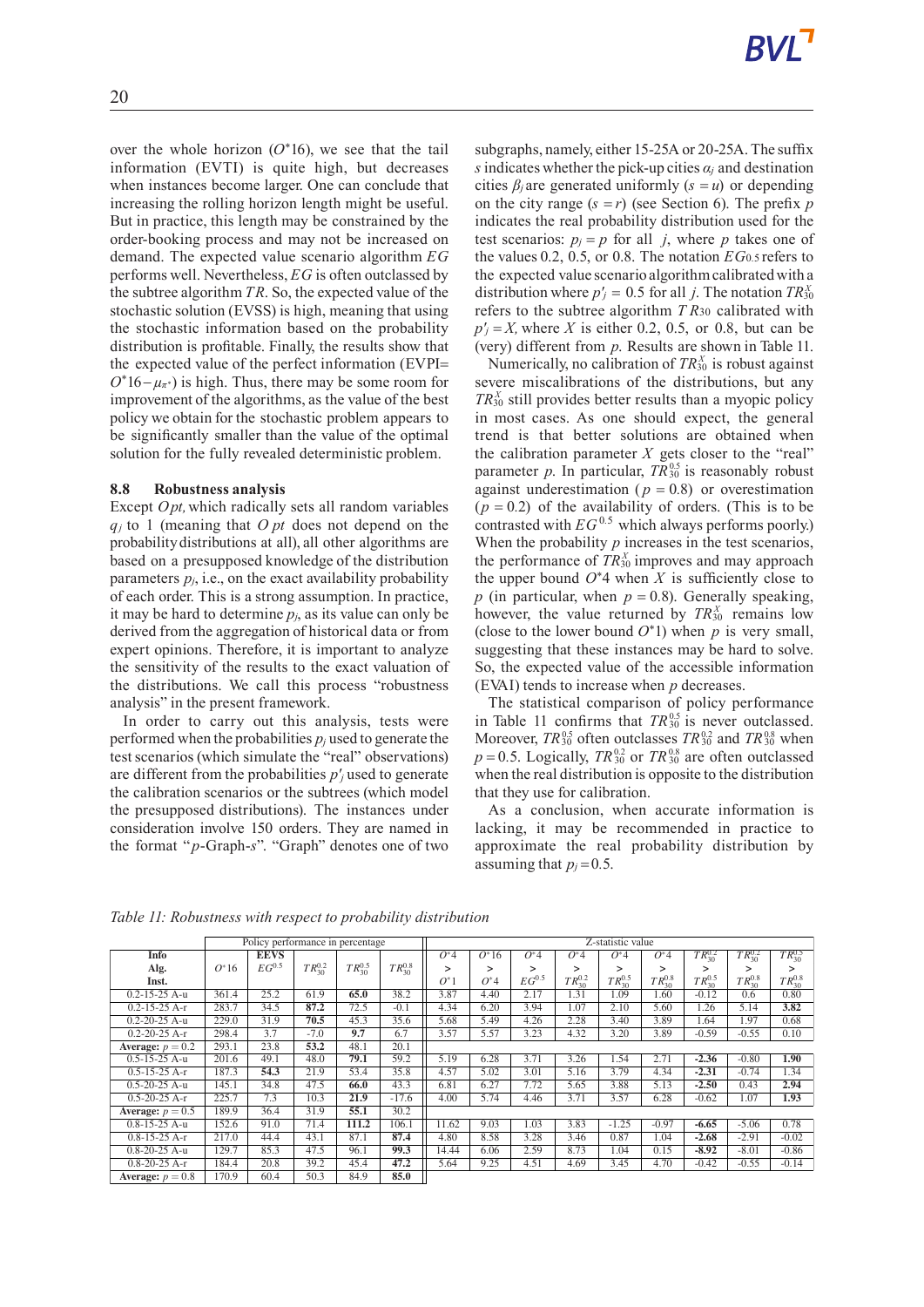# **9 CONCLUSIONS**

Even though they have been investigated for a long time, multi-period stochastic planning problems remainextremely hard to solve. In managerial practice, therefore, such problems are often reduced to a sequence of mono-period deterministic problems, so as to avoid the difficulties linked to the formulation of complex models and the implementation of sophisticated solution methods. Such pragmatic approaches, however, frequently lead to strongly suboptimal decisions.

In this paper, we have discussed a multi-period stochastic vehicle allocation problem arising in transportation planning. We have proposed several heuristicsto deal with this problem in a rolling-horizon setting where information is gradually revealed to the decision maker. A main objective of our research was to establish that (relatively) simple algorithms can deliver significant improvements over myopic approaches. The most successful algorithms explicitly take into account the multi-period framework, by modeling the (deterministic or stochastic) information which is available within a rolling horizon of limited length. Since the estimation of probability distributions may prove excessively difficult and may act as a deterrent to implementation in some industrial settings,we have testedthe robustnessof our algorithms against misspecification of the distributions. Specific conclusions drawn from our experiments are as follows:

- **–** For the instances that we have tested, the expected value of the multi-period model appears to be quite large: EVMPM lies roughly between 20% and 40% of *O*<sup>∗</sup>1 meaning that it is potentially profitable to model the (stochastic) information contained in the rolling horizon  $\{1, ..., H\}$ , rather than restricting the attention to the (fully revealed, deterministic) information in the shorter horizon {1*,…, RH* }. This is in line with the observations of [28], but the conclusions extend here to the stochastic version of the problem.
- **–** In fact, the best value produced by our algorithms (denoted  $\mu_{\pi^*}$ ) closes about two thirds of the EVMPM and outclasses, in particular, the value EEVS produced by a simple deterministic approximation (based on the expected value scenario). This translates into an economically attractive expected value of the stochastic solution (EVSS = EEVS –  $\mu_{\pi^*}$ ) ranging roughly from 11% to 27% (see Table 9). Since hoping to close

the full gap is unrealistic, due to the presence of uncertain orders in the subhorizon  $\{RH+1, ..., H\}$ , we conclude again that the performance of the algorithms is attractive from the practitioners' point of view.

- **–** For the stochastic version of our DAVP model, an integer programming formulation based on subtrees of scenarios turns out to produce the best results. In our experiments, including a rather small number of scenarios in the subtree already allows us to compute solutions which, in the rolling horizon setting, significantly outperform alternative policies derived from a single scenario, or from combinatorial heuristics based on multiple scenarios (consensus or restricted expectation algorithms).
- **–** The integer programming formulation of the subtree model is computationally tractable and can be solved in a few seconds by a commercial solver, which makes it potentially attractive for industrial implementations. Moreover, when the probability distribution of the availability of orders is difficult to estimate (which is likely to be the case in practice, especially when the number of orders is very large), even a rough model of the stochastic component (e.g., setting  $p_j = 0.5$  for all *j*) proves sufficiently robust to provide significant improvements over the myopic approach which does not take forecasts into account.

## **ACKNOWLEDGEMENTS**

We thank Yasemin Arda, Frédéric Semet and two anonymous reviewers for their helpful comments. This project was partially funded by the Belgian Scientific Policy Office (Grant P7/36).